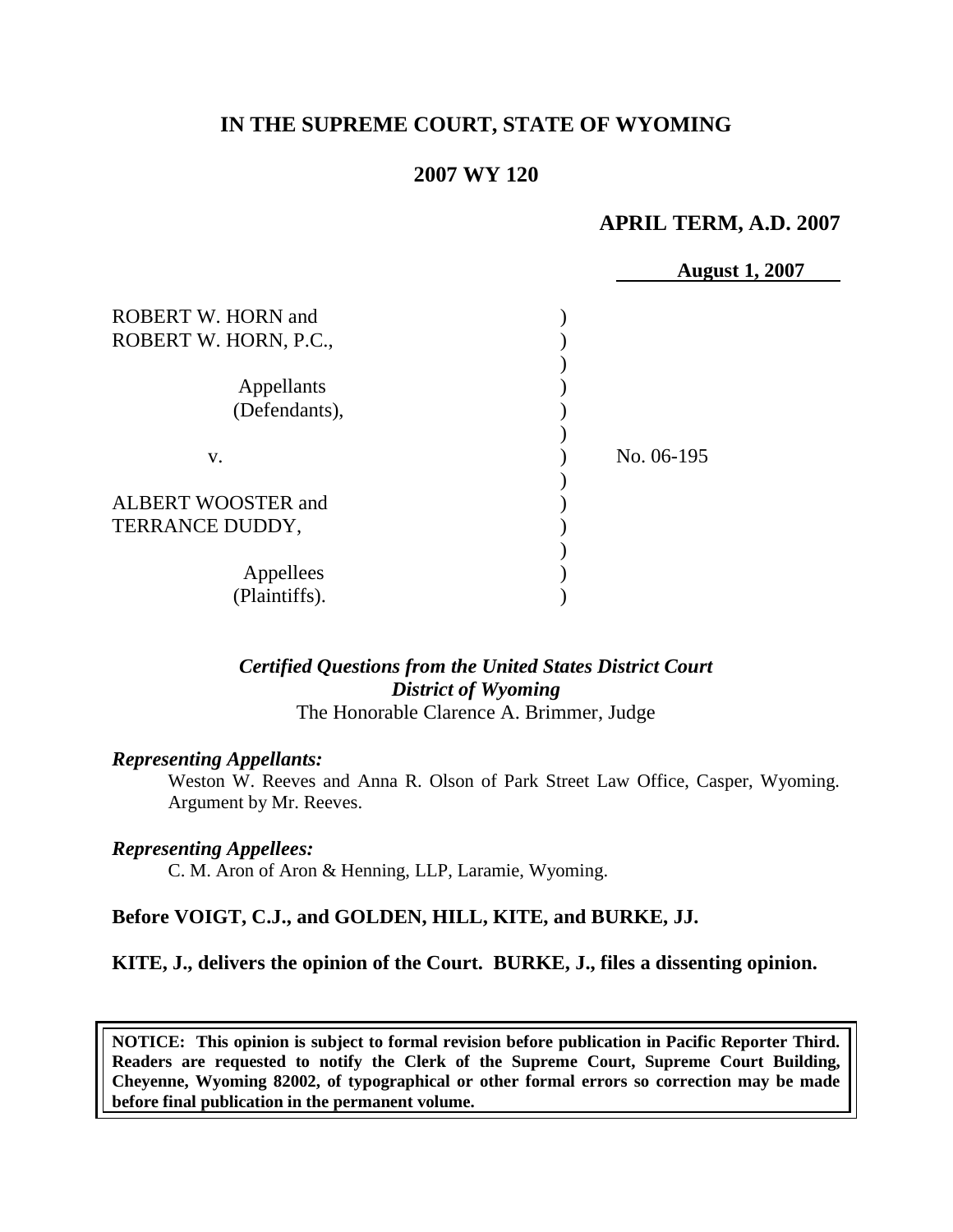## **KITE, Justice.**

[¶1] The federal district court for the District of Wyoming certified two questions to this Court concerning how a negligent attorney"s contingency fee in the underlying personal injury action should be accounted for in a subsequent malpractice award to his former client. We conclude that, consistent with our damages jurisprudence in other areas of the law, a malpractice plaintiff is entitled to an award in the net amount he would have received under the contingent fee agreement had the underlying action been successful. We decline, however, to recognize a cause of action by an attorney against his negligent co-counsel. Consequently, the answer to the first question is "yes," and the answer to the second question is "no."

### **CERTIFIED QUESTIONS**

[¶2] This Court agreed to answer the following questions certified by the federal district court:

> 1. Where: (a) Client agrees to a 50% attorney contingent fee in a personal injury [PI] case; (b) Attorney commits malpractice in the PI case, resulting in dismissal of Client"s claims prior to trial; (c) Damages are awarded to Client as a result of attorney"s malpractice; and, (d) Attorney requests that the damages awarded to Client in the malpractice case be reduced by the 50% contingent fee Attorney would have received in the absence of malpractice in the PI case:

> **Question: Should Client's malpractice award be reduced by the contingent fee Attorney would have received absent his malpractice in the personal injury case?**

> 2. This question is certified only if the answer to No. 1 is yes.

> Where Associated Attorney is entitled to share in a contingent fee earned by Principal Attorney in a PI case, and the malpractice award to Client is reduced by the contingent fee Principal Attorney would have received in the absence of malpractice in the PI case: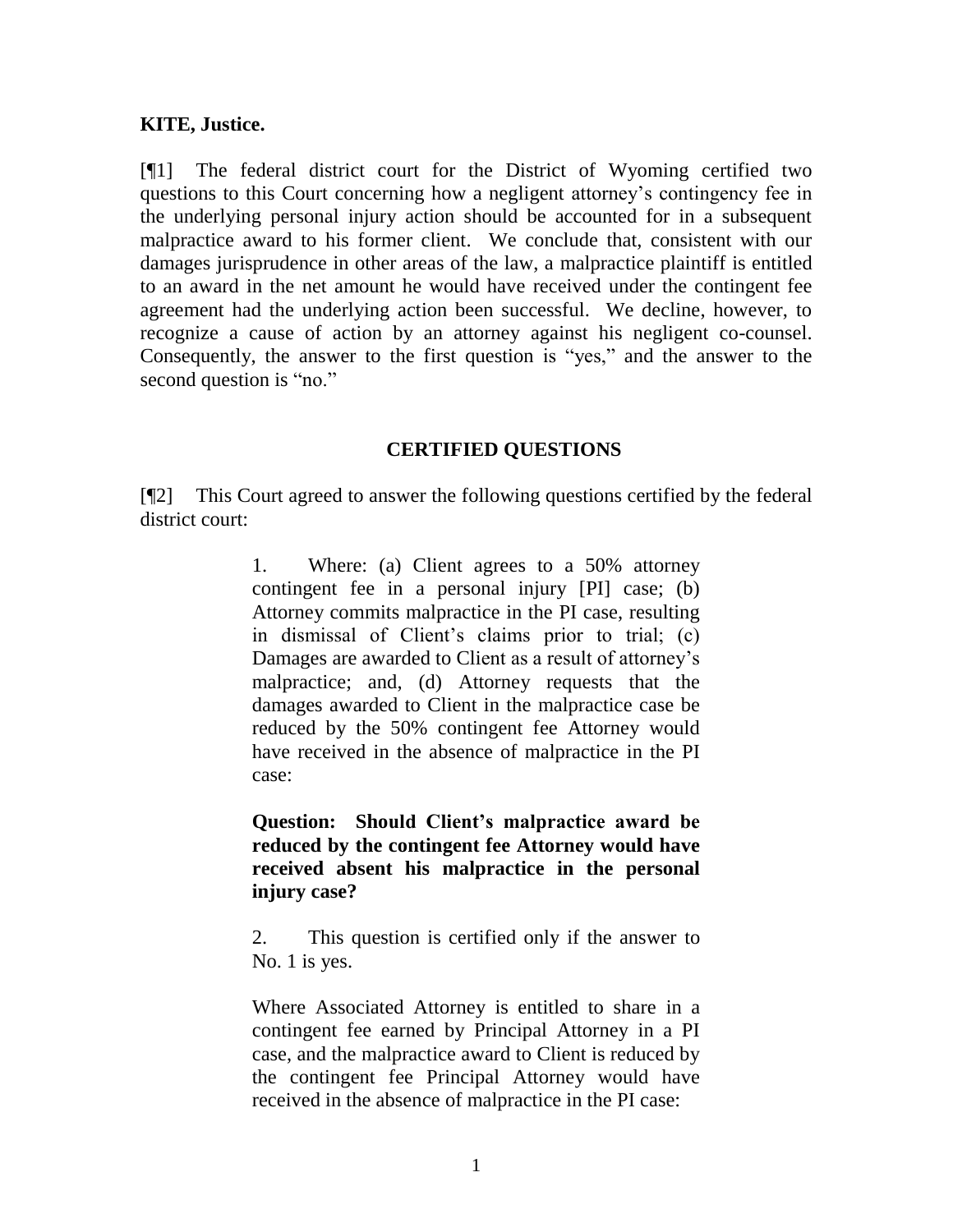**Question: Can the Associated Attorney recover the agreed portion of the contingent fee, either as an offset against the contingent fee or as a separate claim against the Principal Attorney?**

### **FACTS**

[¶3] In accordance with Wyoming Rule of Appellate Procedure 11.01, the federal district court set out the nature of the controversy and the facts relevant to our resolution of its certified questions. On September 18, 2001, Mr. Wooster, who is a resident of Maine, was injured when the tractor-trailer he was driving on Interstate 80 near Rawlins, Wyoming collided head-on with a Carbon County School District No. 1 school bus. The bus driver lost control of the bus and crossed into Mr. Wooster"s lane of traffic.

[¶4] To recover compensation for his injuries, Mr. Wooster employed Mr. Duddy, an attorney who practiced in Maine. Because Mr. Duddy was not licensed in Wyoming, Mr. Duddy and Mr. Wooster employed Mr. Horn to prosecute Mr. Wooster's claims against the school district in Wyoming. Mr. Wooster and Mr. Horn entered into a contingent fee contract in which Mr. Wooster agreed to pay Mr. Horn fifty percent of any amount he recovered in the personal injury action. In addition, Mr. Horn and Mr. Duddy entered into a separate agreement wherein Mr. Duddy agreed to perform legal services in the personal injury action in return for one-third of Mr. Horn"s fifty percent contingent fee.

[¶5] Mr. Horn filed the case of *Wooster v. Carbon County School District No. 1,*  in the state district court for Carbon County, Wyoming. The state district court granted summary judgment against Mr. Wooster because Mr. Horn had failed to timely file a notice of claim that complied with the Wyoming Governmental Claims Act, Wyo. Stat. Ann. §§ 1-39-101, et seq. (LexisNexis 2007), and Article 16, § 7 of the Wyoming Constitution. We affirmed the summary judgment in *Wooster v. Carbon County School Dist. No. 1,* 2005 WY 47, 109 P.3d 893 (Wyo. 2005).

[¶6] Mr. Wooster and Mr. Duddy subsequently filed a legal malpractice claim in the federal district court for the district of Wyoming against Mr. Horn and his professional corporation. Mr. Wooster sought to recover the damages he would have been awarded in the underlying personal injury action had Mr. Horn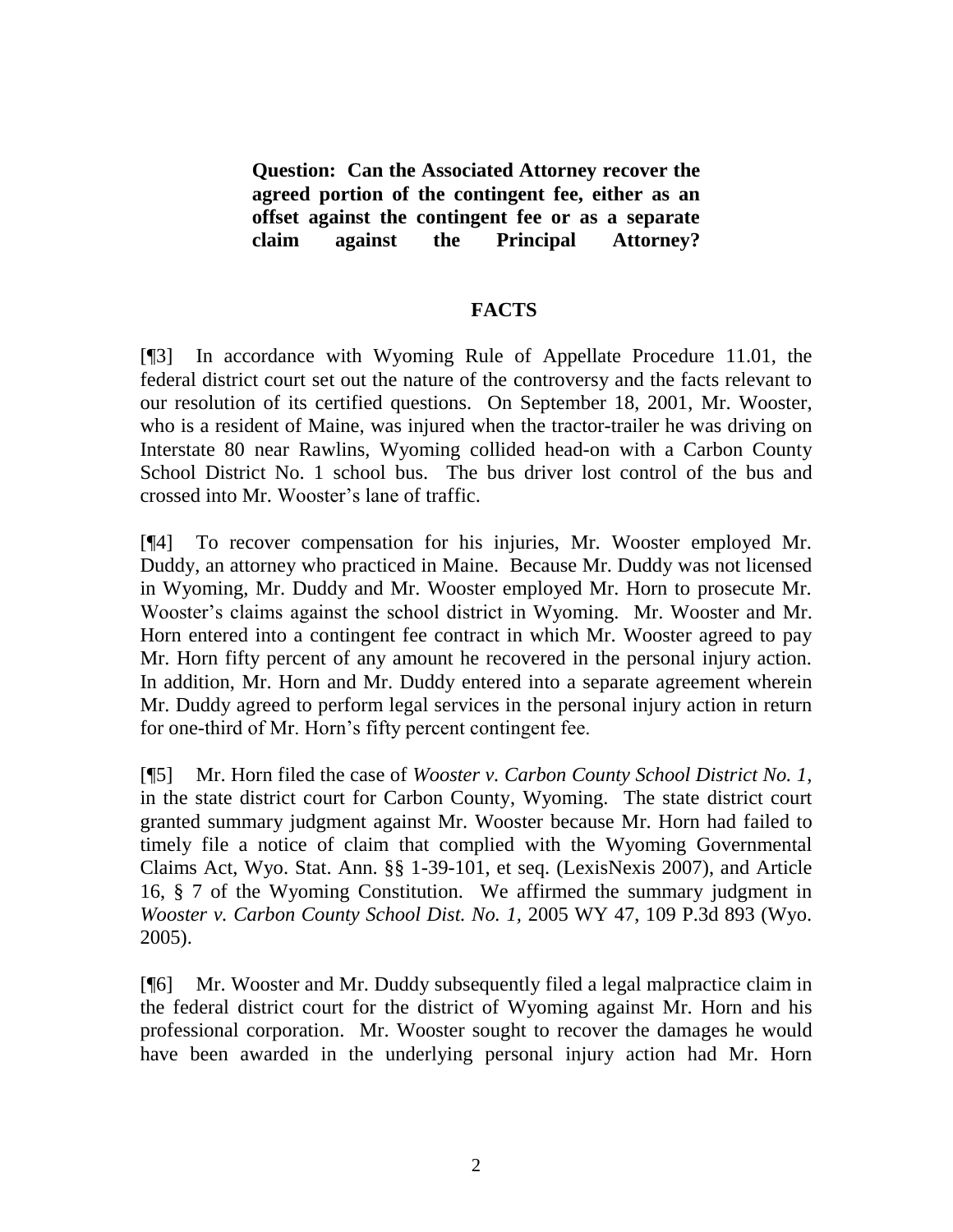performed competently, and Mr. Duddy sought his portion of the contingent fee. The federal district court indicates that our answers to its certified questions may be determinative of some of the parties' claims.

## **DISCUSSION**

# **Question No. 1 – Should Client's malpractice award be reduced by the contingent fee Attorney would have received absent his malpractice in the personal injury case?**

[¶7] This Court has never had occasion to address how a negligent attorney"s contingent fee should be treated in a subsequent malpractice action brought by the client. Other jurisdictions have, however, adopted various theories to address this issue. *See generally*, S. Cohen, *The Deduction of Contingent Attorneys' Fees Owed to the Negligent Attorney From Legal Malpractice Damage Awards: The New Modern Rule*, 24 Tort & Ins. L.J. 751 (1989); John E. Theuman, *Measure and Elements of Damages Recoverable for Attorney's Negligence in Preparing or Conducting Litigation–Twentieth Century Cases*, 90 A.L.R.4<sup>th</sup> 1033, § 14 (1991). Historically, a negligent attorney was entitled to deduct from a subsequent malpractice award the amount he would have been entitled to as a contingent fee in the underlying action. *See, e.g., Childs v. Comstock,* 74 N.Y.S. 643, 649 (N.Y. Ct. App. 1902), disagreed with by *Andrews v. Cain,* 406 N.Y.S.2d 168 (N.Y. Ct. App. 1978); *Moores v. Greenberg*, 834 F.2d 1105 (1<sup>st</sup> Cir. 1987); *Sitton v. Clements,*  $385$  F.2d  $869$  ( $6<sup>th</sup>$  Cir. 1967) (affirming malpractice award reflecting a deduction for the attorney"s contingent fee although the appropriateness of the deduction was not specifically discussed); *McGlone v. Lacey,* 288 F. Supp. 662 (D. S.D. 1968) (recognizing deduction rule but deciding case on the basis that the attorney owed no duty to the plaintiff because no attorney/client relationship existed between the parties). The cases held the deduction was warranted so the judgment would accurately reflect the amount the client would have recovered if the attorney had not committed malpractice and the client"s action had been successful. *See Childs,* 74 N.Y.S. at 649. *See also*, Cohen, *supra,* at 753-56.

[¶8] In the latter part of the twentieth century, some courts began to rule a negligent attorney is not entitled to such a deduction. *See*, Cohen, *supra,* at 756- 759. According to Cohen, *supra*, at 756, *Benard v. Walkup,* 77 Cal. Rptr. 544 (Cal. Ct. App. 1969), was the first reported decision to deny the deduction. Responding to the specific facts presented in that case, the court noted the amount of fee owed to the attorney was uncertain because the retainer agreement included a sliding scale contingent fee, with the fee increasing as the litigation progressed. *Id.* at 551. Because of the flexibility in the fee, the court stated: "Clearly there is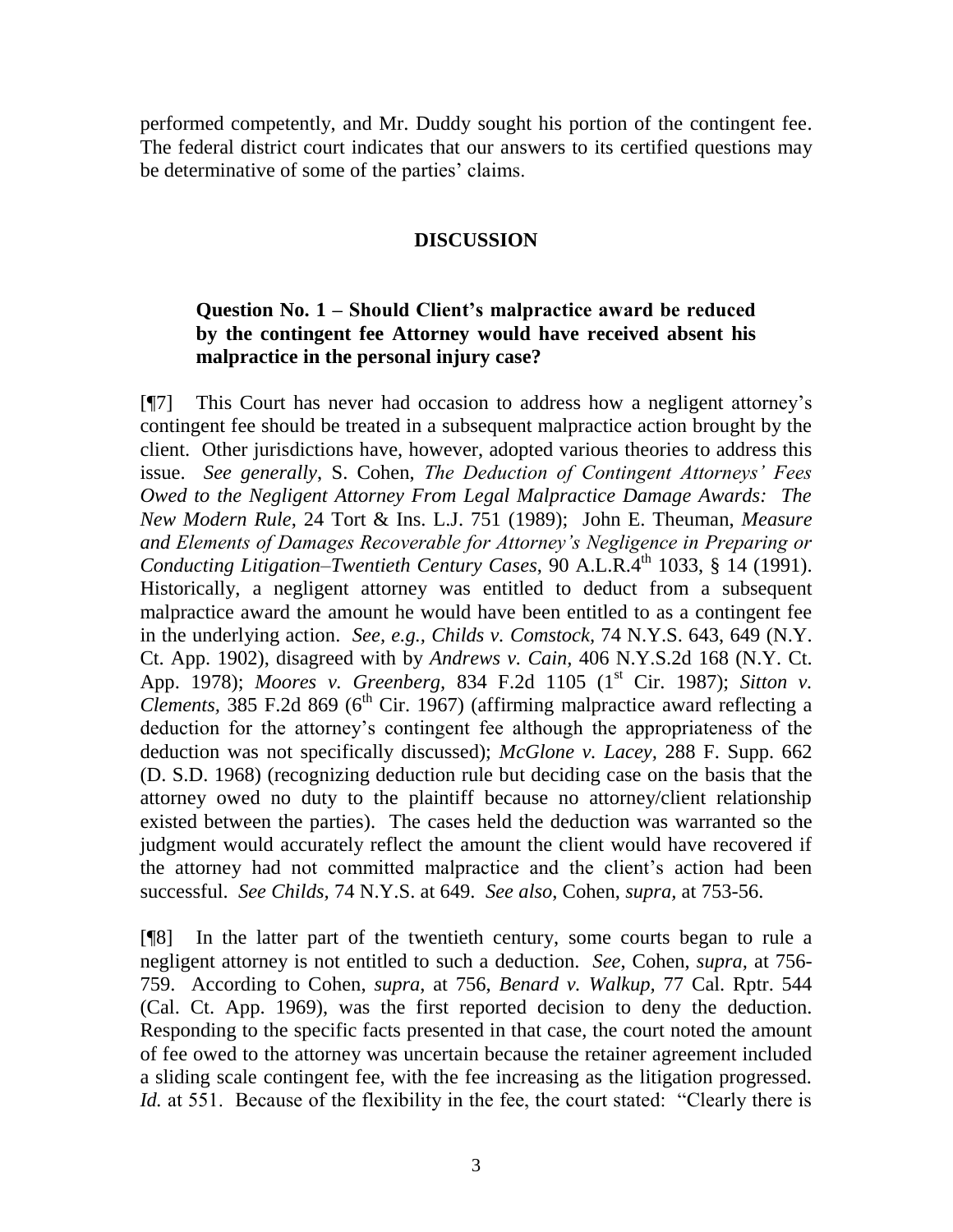. . . no way in which we can ascertain what amount of damages would have been produced by full performance of the contract on both sides." *Id. See also*, *Andrews,* 406 N.Y.S.2d at 169.Moreover, the attorney"s negligence in that case resulted from his failure to file an action before the statute of limitation expired and the court remarked that there was no evidence that the attorney had performed any part of his agreement. *Benard,* 77 Cal. Rptr. at 546, 551. On those facts, the *Benard* court refused to deduct the negligent attorney"s contingent fee in the underlying case from the client"s malpractice award. *Id.* at 551.

[¶9] Other courts have answered the contingent fee issue by simply stating that a negligent attorney should not benefit from shoddy or negligent work. *See, e.g*., *Campagnola v. Mulholland, Minion & Roe,* 555 N.E.2d 611, 614-15 (Ct. App. N.Y. 1990); *McCafferty v. Musat,* 817 P.2d 1039, 1045 (Colo. Ct. App. 1991), as modified on denial of rehearing (1991); *Strauss v. Fost,* 517 A.2d 143, 145 (N.J. Ct. App. 1986) (stating it rested its "decision upon the proposition that a negligent attorney in the appropriate case is not entitled to recover his legal fees."). Other decisions focus on the "case within a case" nature of a malpractice action. *See, e.g*., *Andrews,* 62 A.D.2d at 613; *Carbone v. Tierney,* 864 A.2d 308, 319-20 (N.H. 2004). In order to prevail in the malpractice case, the client must employ another attorney to prove the underlying action would have been successful and also prove the first attorney"s negligence. Thus, some courts hold that deduction of the first attorney"s contingent fee from the malpractice award is not appropriate because the client incurred a second attorney"s fee in prosecuting the malpractice case. *See Andrews,* 62 A.D.2d at 613; *Carbone,* 864 A.2d at 319-20. These decisions state that the benefit the client gets from not having the negligent attorney"s contingent fee deducted from his malpractice award is "canceled out" by the fee the client incurred in prosecuting the malpractice action. *See, e.g*., *McCafferty,* 817 P.2d at 1045; *Winter v. Brown,* 365 A.2d 381, 386 (D.C. Ct. App. 1976); *Togstad v. Vesely, Otto, Miller & Keefe,* 291 N.W.2d 686, 695-96 (Minn. 1980), citing with approval dicta in *Christy v. Saliterman,* 179 N.W.2d 288, 306-07 (Minn. 1970). Employing a related, though somewhat different, rationale, some courts have held that the client may recover his attorney"s fee in the legal malpractice action as a consequential or incidental damage resulting from his attorney's negligence.<sup>1</sup> *Foster v. Duggin,* 695 S.W.2d 526, 527 (Tenn. 1985).

[¶10] In resolving the question of how, in Wyoming, a malpractice plaintiff"s damages should be calculated, we begin with a review of our precedent regarding legal malpractice in general. The elements of a legal malpractice claim are: the

<sup>&</sup>lt;sup>1</sup> In an anomalous result, New Jersey courts have allowed the client to recover his full damages without a reduction for the fee the negligent attorney would have been entitled to and his attorney"s fees from the malpractice action as consequential damages of the malpractice. *See, e.g.*, *Distefano v. Greenstone,* 815 A.2d 496, 497-98 (N.J. Ct. App. 2003); *Saffer v. Willoughby,*  670 A.2d 527, 534 (N.J. 1996).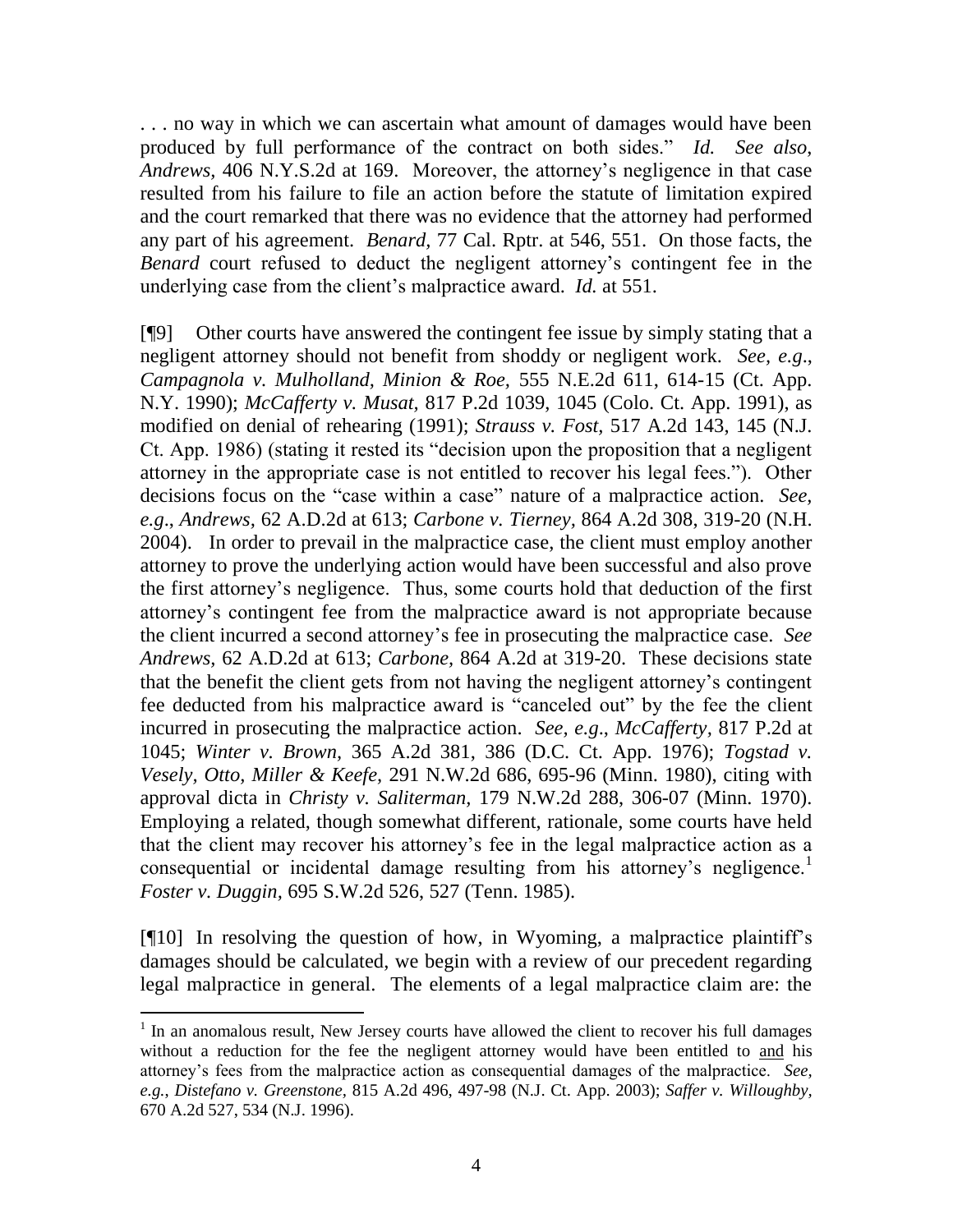existence of a duty arising from the attorney/client relationship; the accepted standard of legal care; and the departure by the attorney from the standard of care which causes harm to the client. *Gayhart v. Goody,* 2004 WY 112, ¶ 16, 98 P.3d 164, 169 (Wyo. 2004); *Moore v. Lubnau,* 855 P.2d 1245, 1248 (Wyo. 1993). These elements reveal the hybrid nature of a legal malpractice claim. *Long-Russell v. Hampe,* 2002 WY 16, ¶ 11, 39 P.3d 1015, 1019 (Wyo. 2002). Although the standard of care element reflects the law of torts, *Moore,* 855 P.2d at 1248-49, we have consistently held the legal relationship between an attorney and his client is contractual in nature. *Jackson State Bank v. King,* 844 P.2d 1093, 1095 (Wyo. 1993). Thus, "[e]ven though legal malpractice may be attributable to negligence on the part of the attorney, . . . the right to recompense is based upon the breach of the contract with the client." *Id.* at 1096. *See also*, *Kolschefsky v. Harris,* 2003 WY 86, ¶ 9, 72 P.3d 1144, 1146 (Wyo. 2003).

[¶11] In *Long-Russell,* we considered the types of damages available in legal malpractice cases. Relying on a Minnesota Supreme Court case, *Lickteig v. Alderson, Ondov, Leonard & Sween, P.A*., 556 N.W.2d 557, 560-62 (Minn. 1996), we stated that, in most cases, the tort and breach of contract aspects of a legal malpractice case are interrelated. Answering the specific question presented, we ruled that an aggrieved client generally may not recover damages for emotional distress resulting from his attorney's negligence. "In general, extra-contractual damages, including those for emotional distress, are not recoverable for breach of contract except in those rare cases where the breach is accompanied by an independent tort."" *Long-Russell,* ¶ 11, 39 P.3d at 1019, quoting *Lickteig,* 556 N.W.2d at 560-62. In order to recover for an independent tort, the attorney"s conduct must have been willful. *Id.* at 1020. We summarized our ruling as follows:

> "We therefore hold that, as in other negligence actions, emotional distress damages are available in limited circumstances. There must be a direct violation of the plaintiff's rights by willful, wanton or malicious conduct; mere negligence is not sufficient. Here, in the absence of an allegation or proof on these essential elements, the award of emotional distress damages was improper."

*Id.,* quoting *Lickteig,* 556 N.W.2d at 560-62 (footnotes omitted).

[¶12] Thus, our precedent establishes that, in absence of willful conduct, the damages recoverable for legal malpractice are those typically available for breach of contract. In an action for breach of contract, the damages award is designed to put the plaintiff in the same position as if the contract had been performed, less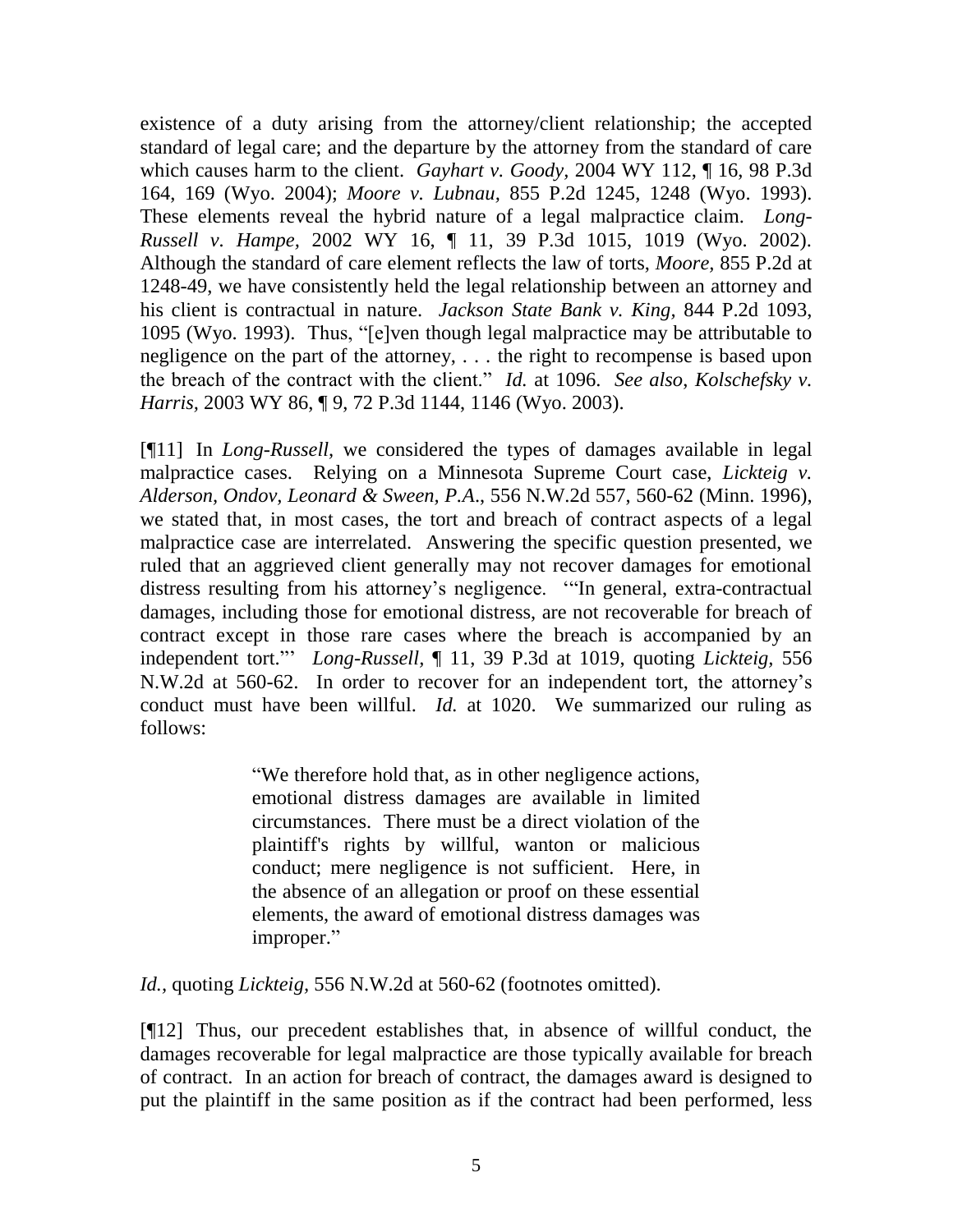proper deductions. *JBC of Wyo. Corp. v. City of Cheyenne*, 843 P.2d 1190, 1195 (Wyo. 1992). *See also*, *Ruby Drilling Co. v. Duncan Oil Co.,* 2002 WY 85, ¶ 26, 47 P.3d 964, 973 (Wyo. 2002). Proper deductions from a breach of contract damages award include the expenses the plaintiff would have incurred as part of full performance of the contract. *See id*. *See also*, *Ekberg v. Sharp,* 2003 WY 123, ¶¶ 16, 20, 76 P.3d 1250, 1255-56 (Wyo. 2003) (approving deduction of expenses incurred by defendant in maintaining property awarded to plaintiff). *Robert W. Anderson Housewrecking and Excavating, Inc., v. Board of Trustees, School Dist. No. 25, Fremont County,* 681 P.2d 1326, 1332-33 (Wyo. 1984), illustrates this principle. In that case, we approved an award of damages in the amount of the net profit a contractor would have earned if the school district had not breached an agreement for the contractor to demolish a building. *Id.* 

[¶13] Furthermore, characterization of the action as arising in contract or tort does not materially change the damages analysis. The damages available in a tort case involving a loss of business opportunity<sup>2</sup> are similar to breach of contract damages. In such cases, the proper measure of damages is not the gross revenues expected from the transaction, but the plaintiff"s net loss, after deduction of appropriate expenses. *See, e.g*., *Exotex Corp. v. Rinehart,* 3 P.3d 826, 830 (Wyo. 2000); *Wagon Wheel Village, Inc. v. Harris,* 993 P.2d 323, 326 (Wyo. 1999). Similarly, other courts have described damages in a legal malpractice case as being the client's actual loss as "measured by the judgment the plaintiff lost in the underlying action."" *Carbone,* 864 A.2d at 319, quoting *Kituskie v. Corbman,* 714 A.2d 1027, 1030 (Pa. 1998).

[¶14] In a well-reasoned decision, the First Circuit discussed the legal theories utilized by other courts in deciding whether a negligent attorney was entitled to an offset, in the amount of his contingent fee, against the malpractice award. *Moores,*  834 F.2d 1105. The *Moores* court stated that, in a negligence action, the plaintiff is entitled to recover ""only those damages which [were] a foreseeable consequence of [the] defendant's negligence." *Id.* at 1109, quoting *Stubbs v. Bartlett,* 478 A.2d 690, 693 (Me. 1984). The foreseeable damages would only include the **net** proceeds from any judgment in the underlying personal injury action. *Moores,* 834 F.2d at 1109 (emphasis added).The court also recognized that the damages in a contract action, i.e. the amount which would place the plaintiff in the position he would have enjoyed had there been no breach, would be very similar to the damages foreseeable in a negligence action. *Id.* at 1110.

 $\overline{a}$ <sup>2</sup> While not precisely similar, a contingency fee agreement is analogous to a "business" opportunity" in that the attorney and the client agree to pursue the client"s claim with the understanding that if the effort is successful they will share the judgment in an agreed upon fashion, but if it is not, the attorney will not receive a fee.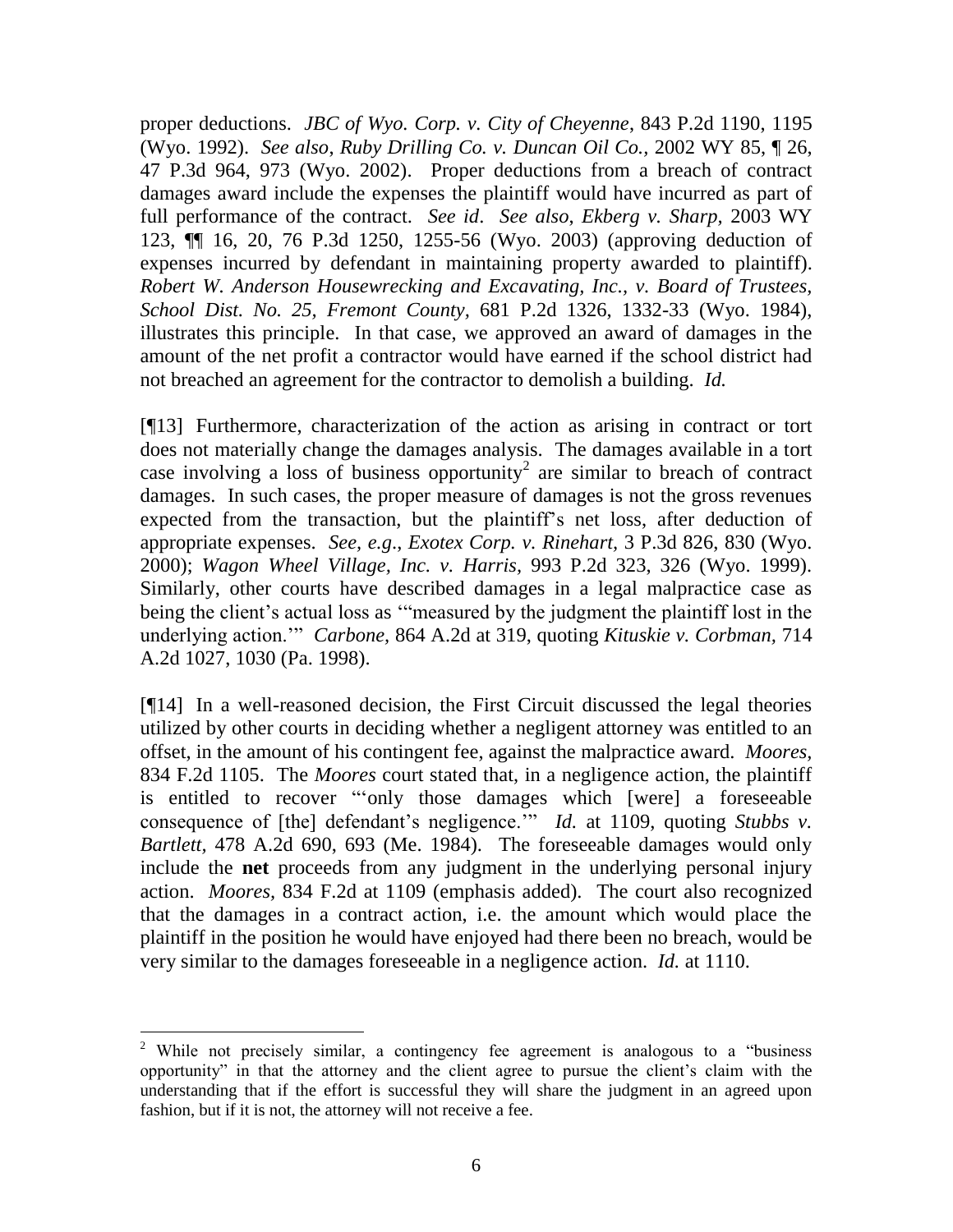[¶15] Applying these principles, an aggrieved client should be entitled to recover from the negligent attorney the amount he would have expected to recoup if his underlying action had been successful. It would, therefore, be appropriate to deduct the attorney"s contingency fee from the amount the jury determines the underlying judgment would have been because the client"s ultimate recovery in the underlying action would have been reduced by that expense. The approach holding that a client is not responsible for the expenses of successful completion of the attorney/client contract is inconsistent with the principles we typically apply in determining compensatory damages. *See*, *Alexander v. Meduna,* 2002 WY 83, ¶ 36, 47 P.3d 206, 217-18 (Wyo. 2002).

[¶16] The courts that have refused to allow the deduction do not explain their rationale in the context of typical damages analyses. Instead, some courts simply state that the attorney is precluded from deducting his contingent fee because he was negligent. *See, e.g*., *McCafferty,* 817 P.2d at 1045; *Campagnola,* 555 N.E.2d at 614. One could also argue that the contingent fee contract provided the attorney would only receive a fee if the case was successful, the case was not successful because of the attorney"s negligence, *ergo* the contingency fee should not be deducted. However, either of those approaches, ignores, and is inconsistent with, the fact that compensatory damages are calculated as if the attorney had not been negligent and the underlying action was successful. Assuming the fiction of a successful case as we must, it is only logical that the ultimate recovery would be calculated by deducting the reasonable expenses associated with obtaining a favorable judgment.

[¶17] By refusing to deduct the contingent fee from the malpractice award simply because the attorney was negligent, the courts appear to be punishing the attorney for his negligence rather than compensating the client for his loss. *See*, *Moores,*  834 F.2d at 1110-11. Indeed, some courts seem apologetic because a member of their profession acted negligently and appear to want to avoid any possible inference that they did not deal severely enough with the negligent acts of one of their own. *See, e.g*., *Campagnola,* 555 N.E.2d at 614; *McCafferty,* 817 P.2d at 1045.

[¶18] The *Moores* court rejected the theory that a plaintiff in a legal malpractice action should be entitled to a greater award than a plaintiff in any other type of case. *Moores*, 834 F.2d at 1110-11. It could identify no legal reason to deny an attorney a deduction from the award against him for appropriate expenses, including the legal fees which would have been owed by the client, when similar deductions would be available to defendants in other cases. *Id. See also*, David A. Barry, *Legal Malpractice in Massachusetts: Recent Developments*, 78 Mass. L. Rev. 74, 82 (1993) (advocating allowing the contingent fee deduction from a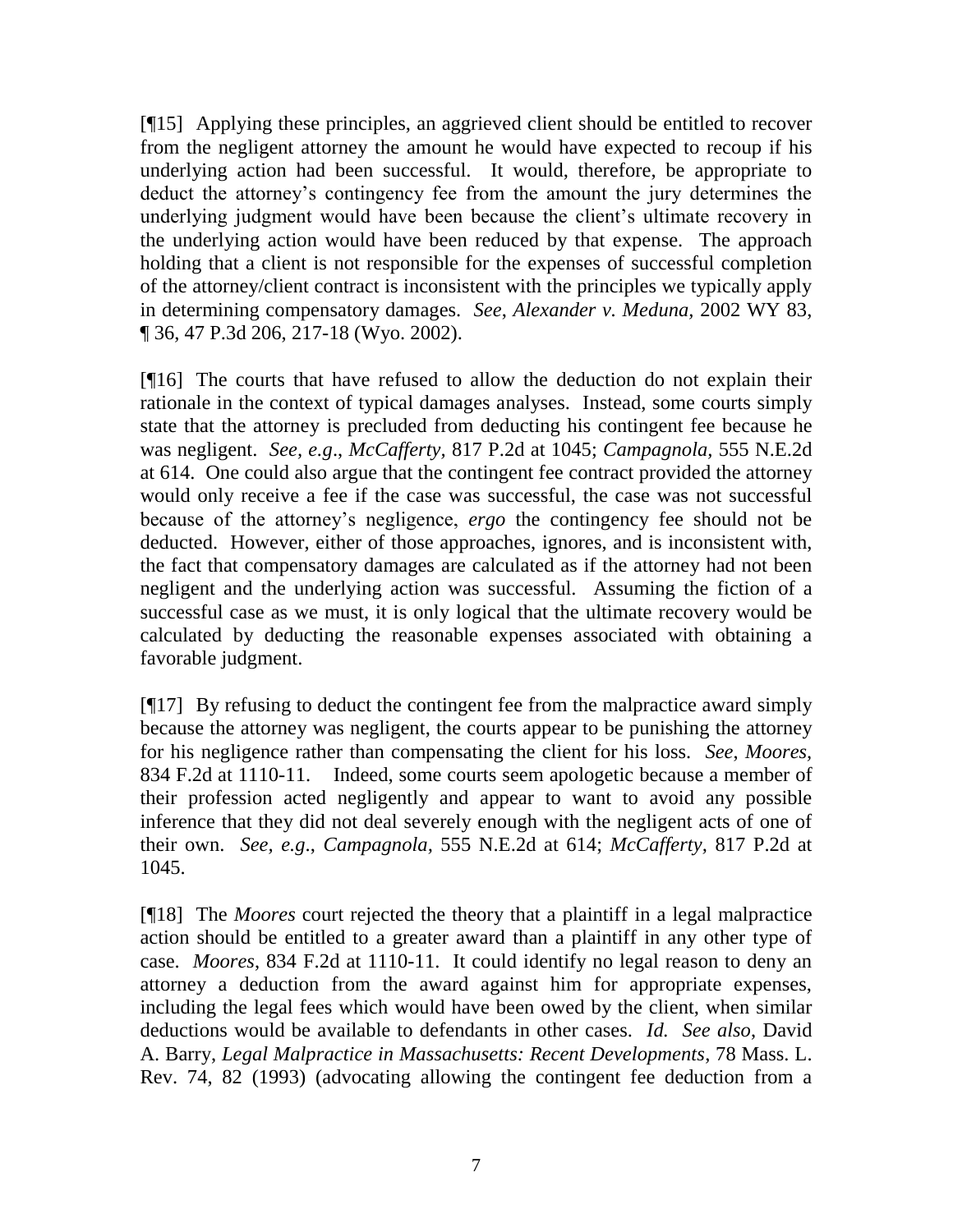subsequent malpractice award because "the client should only be entitled to recover the amount he would have obtained in the underlying matter absent the lawyer's malpractice").

[¶19] While we do not believe that attorneys should be treated more favorably than any other class of negligent defendants, we think they are entitled to equal treatment. *See Moores,* 834 F.2d at 1110-11. The cases which rule that a negligent attorney should not "collect" for negligent or shoddy work focus on the wrong question. The ultimate question is not whether the attorney is entitled to "collect" his fee, but what amount the client is entitled to receive as damages for his loss. "The objective and office of damages is to compensate for loss." *Douglas Reservoirs Water Users Ass'n v. Cross,* 569 P.2d 1280, 1284 (Wyo. 1977). The theory that a negligent attorney should not "collect" a fee for his shoddy work improperly takes the focus off the correct question—what the injured client has lost and is entitled to recover. The *Moores* court spoke to this issue:

> Restricting the client"s recovery in a . . . malpractice action to the realizable net proceeds from his earlier case does not allow a culpable attorney to "collect" anything. More importantly, the argument to the contrary overlooks that the fundamental purpose of such damages is to compensate a plaintiff, not punish a defendant.

*Moores,* 834 F.2d at 1111. Concentrating on the question of what the client lost as a result of the attorney"s negligence requires the deduction of all expenses which the client would have incurred in order to successfully prosecute his claim, including the attorney's fee expense. This rationale focuses on compensating the client rather than punishing the negligent attorney.<sup>3</sup>

[¶20] We, therefore, reject a general rule that a client may recover more than he lost simply because the defendant was an attorney who was negligent in performance of his duties. Instead, the well-accepted principles for calculation of damages in both contract and tort cases should be applied and the plaintiff should receive an award that would place him in the same position he would have enjoyed had the negligence not occurred.

 $3$  In addition to compensatory damages, punitive damages may be available to a wronged client if the attorney"s misconduct involved more than simple negligence and was, instead, outrageous, malicious, and/or willful and wanton. *Alexander v. Meduna,* 2002 WY 83, ¶ 41, 47 P.3d 206, 218-19 (Wyo. 2002). "Punitive damages are not intended to compensate the plaintiff; instead, punitive damages are awarded to punish the defendant and deter others from such conduct in the future." *Id.* at ¶ 40, 47 P.3d at 218.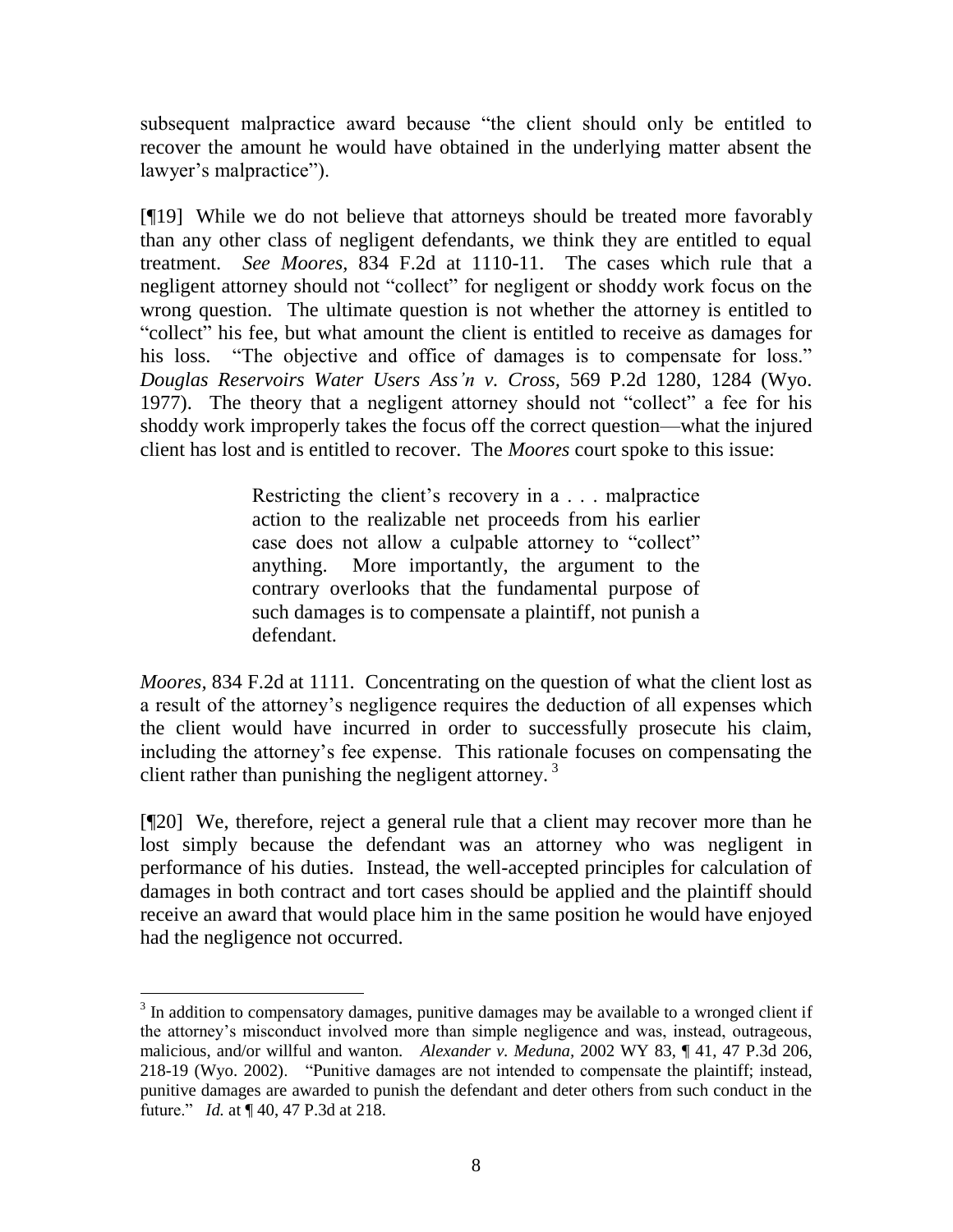[¶21] Some courts rely upon the fact that the plaintiff had to pay fees to his attorney in the malpractice action as justification for a gross, rather than net, malpractice award. This approach confuses two separate and distinct issues: 1) what damages the client incurred, and 2) whether a client should be responsible for his attorney's fees in the malpractice action. As we explained above, with regard to the first issue, there is no legal rationale for granting the plaintiff damages in excess of what he would have obtained if the underlying action had been successful.

[¶22] Turning to the second issue, we have clear authority regarding a prevailing party"s right to collect attorney"s fees from his opponent. In Wyoming, we apply the American rule which holds that each party is generally responsible for his own fees and costs. *See, e.g*., *Rock Springs Land and Timber, Inc. v. Lore,* 2003 WY 100, ¶ 37, 75 P.3d 614, 628 (Wyo. 2003). A prevailing party is only entitled to be reimbursed for his attorney"s fees when express statutory or contractual authorization exists for such an award, or in circumstances involving fraud and a corollary award of punitive damages. *McNeill Family Trust v. Centura Bank,* 2003 WY 2, ¶ 32, 60 P.3d 1277, 1289 (Wyo. 2003) quoting *Alexander*, ¶ 49, 47 P.3d at 220-21 (citations omitted). In our view, refusing a deduction for the contingent fee on the basis that the second fee cancels out the first, or allowing an award as consequential or incidental damages of the malpractice, is inconsistent with the American rule. We see no reason for creating an exception to the American rule when legal malpractice is involved, and, in fact, believe such an exception would undermine the rule because in any litigation it could be argued the plaintiff is harmed because of the need to pay attorney"s fees to pursue his or her legal rights. *See also Moores,* 834 F.2d at 1111.

[¶23] In a more recent trend, some courts have ruled that a negligent attorney is not entitled to a deduction of his contingent fee from a malpractice award against him but, utilizing a *quantum meruit* theory, may be entitled to a deduction for the value of his services which benefited the client. *See* Cohen, *supra,* at 759-762; *Foster,* 695 S.W.2d at 527; *Strauss,* 517 A.2d at 145; *Schultheis v. Franke,* 658 N.E.2d 932, 940-41 (Ind. Ct. App. 1995). Cohen advocates using a *quantum meruit* rule of recovery to reconcile the conflicting lines of authority.

> *Quantum meruit* recovery would appear to reconcile the facially opposed policies of both cases that deduct and cases that refuse to deduct attorneys" fees from legal malpractice damage awards. Cases deducting such fees desire to avoid a windfall to the former client where, because of the negligence of the attorney in the underlying case, the ex-client and now malpractice plaintiff gets free legal services. *Quantum*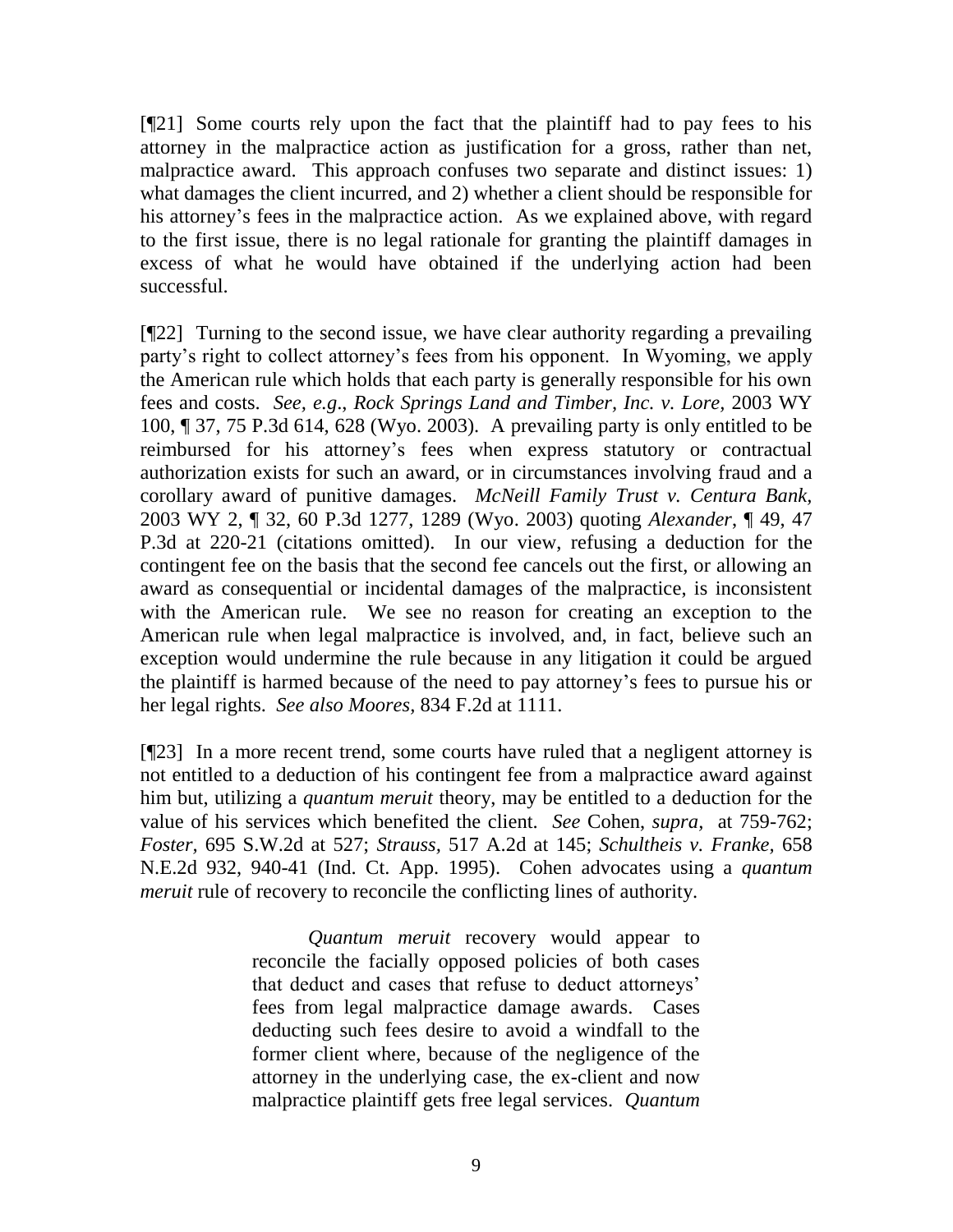*meruit* recovery would permit the former attorney to recover fees for any benefits provided to the former client as a result of the now terminated attorney-client relationship. At the same time, there is no risk of the client"s receiving a windfall of free attorney time and effort because of the necessity of providing to the court hosting the legal malpractice claim the validity of the underlying claim and its value. The requirement of the "case within a case" in legal malpractice forces the client to hire an attorney to prove whatever portions of the underlying case that were not already completed by the attorney discharged for negligence.

*Quantum meruit* recovery would also meet the concerns of the courts that refuse to deduct attorneys" fees from legal malpractice damage awards. The concern that the attorney has not earned the fee is directly rebutted by the *quantum meruit* recovery rule. Under a *quantum meruit* recovery, fees are only deducted from the damage award for legal services that actually benefited the client.

*Quantum meruit* recovery also better addresses the burden on former clients, now legal malpractice plantiffs, of pursuing the legal malpractice action. In the past it was assumed that whatever legal fees were charged in the underlying case would offset the fees from the legal malpractice case. However, no comparison of the two fees was attempted.

*Quantum meruit* recovery, in comparison, would better match actual costs for processing each case with potential recoveries. If the attorney being sued for legal malpractice did very little work that benefited the client, such as in the case of a claim that was time barred by the statute of limitations, then almost all fees should be recovered by the legal malpractice attorney. If the attorney being sued for legal malpractice did a substantial amount of work, such as completely trying the case to a verdict, then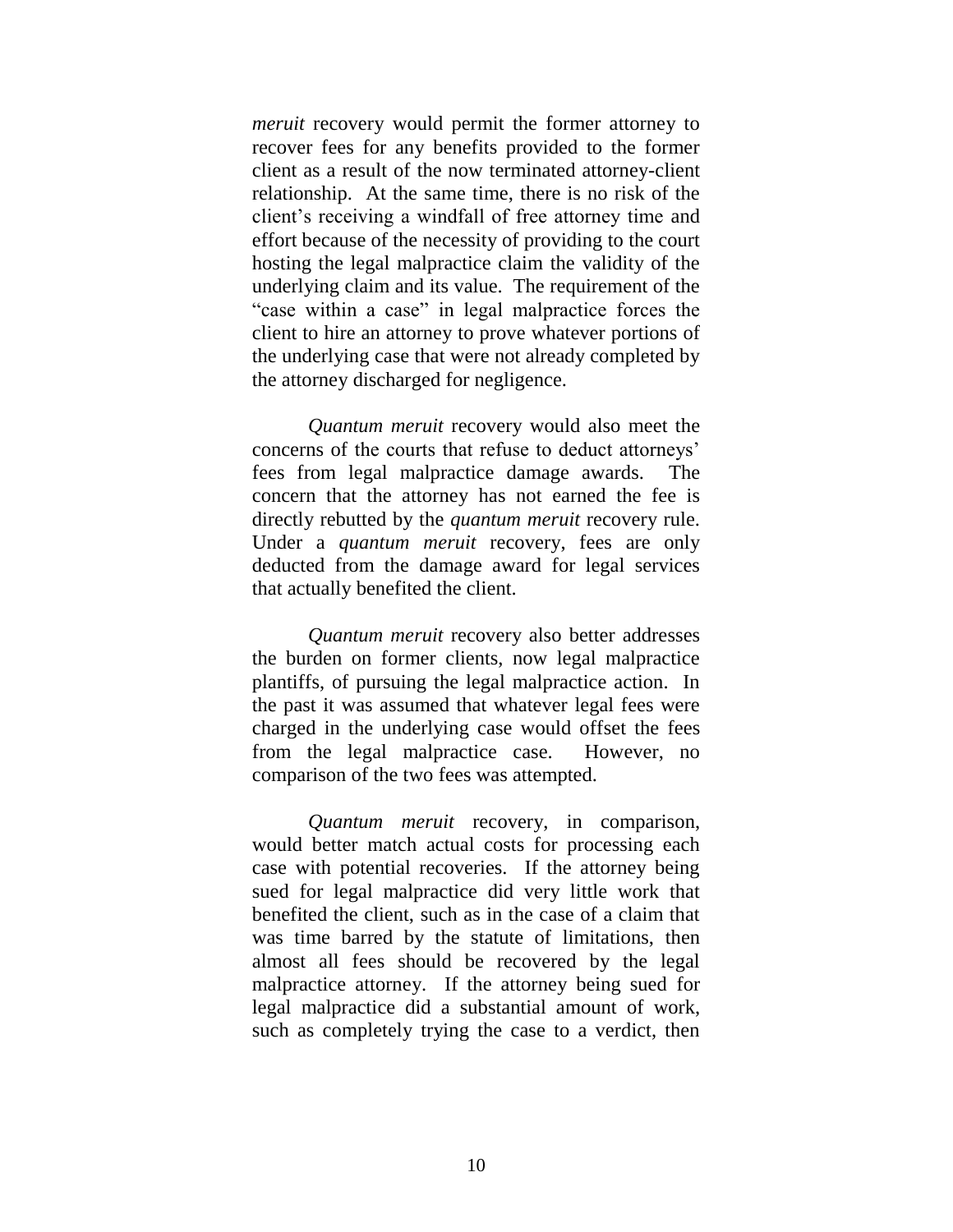attorney"s fees would have to be awarded to both the attorney being sued for legal malpractice and the legal malpractice attorney.

Cohen, *supra,* at 761-62.

[¶24] The *quantum meruit* approach is attractive upon first glance because it seems to be a reasonable compromise between refusing to recognize, altogether, the attorney"s fee as an expense of litigation in a malpractice award and allowing a deduction from the malpractice award for the negligent attorney's full fee. However, we conclude that actual application of the theory would add unworkable complications to an already complicated case. The elements of *quantum meruit*, or unjust enrichment, are: 1) valuable services were rendered; 2) to the party to be charged; 3) which services were accepted, used and enjoyed by the charged party; and 4) under circumstances that reasonably notified the party being charged that the other party would expect payment for the services. Recovery is appropriate only when the benefited party would be unjustly enriched. *Jacoby v. Jacoby,* 2004 WY 140, ¶10, 100 P.3d 852, 855-56 (Wyo. 2004).

[¶25] The initial inquiry, then, would be to determine what services rendered by the first attorney were "valuable" to the client. Making that determination would be very difficult because it necessarily must be done in "hindsight" and in the context of the malpractice case rather than the original personal injury action. For example, how would a jury determine the "value" to the client of each item of discovery found by the first attorney? As every attorney knows, the discovery process usually results in some worthwhile evidence and other information that is, ultimately, useless to the action. What standard will the jury use to determine if the work was "valuable?" Will the attorney only be credited for the work he did to uncover the worthwhile evidence when any other reasonable attorney would have undertaken the same steps which resulted in the useless information, as well? Will one deposition be considered valuable while another is not? Will individual interrogatories be subject to scrutiny as to whether or not they revealed evidence which actually benefited the client? How will these services be valued when, in a typical contingent fee case, the attorney does not keep track of the hours he works on individual aspects of the case? When viewed in this light, it is clear that trying a legal malpractice case using a *quantum meruit* approach to calculate damages would be incredibly difficult because the facts will present nearly unlimited opportunities for the client to second-guess the first attorney"s tactics and work product. *See Carbone,* 864 A.2d at 320, (rejecting *quantum meruit* approach because "[w]e think, as a practical matter, that it would be difficult for a jury to assign a value to the services provided by the first lawyer, particularly where there is considerable disagreement about whether those services benefited the client in any meaningful way").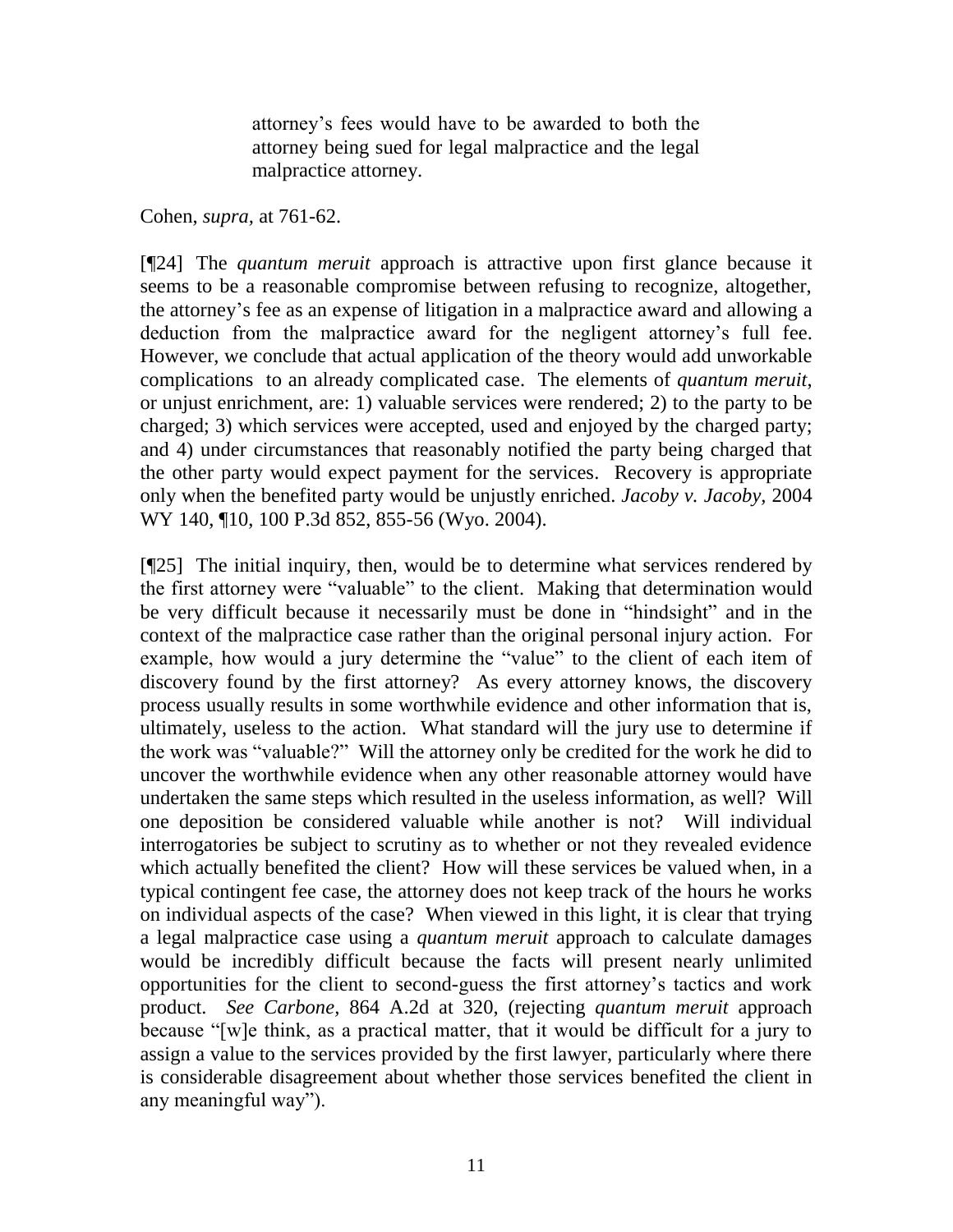[¶26] The *quantum meruit* theory is also subject to criticism because it ignores the original agreement between the client and the negligent attorney. Had they wanted to, the parties could have agreed to a fee structure based upon an hourly rate. The client, however, did not want to have to pay for the attorney"s services if the personal injury action was not successful; consequently, he hedged his bets by entering into the contingent fee arrangement.

[¶27] Wyoming legal ethics rules specifically allow contingent fee agreements in personal injury actions.<sup>4</sup> *See*, Wyoming Rules of Professional Conduct for Attorneys at Law, Rule 1.5; Rules Governing Contingent Fees for Members of the Wyoming State Bar, Rules 1 through 6. The contingent fee arrangement is different from the typical way a professional is compensated for his services. Most professionals are compensated on an hourly basis, e.g., engineers and attorneys in standard cases, or by a set fee for performance of a particular procedure or project, e.g., physicians and architects. In contrast to the contingent fee arrangement for legal services, other professionals typically do not agree to forego all compensation until the end of a large project or make their entire fee contingent upon a certain outcome. It is, therefore, difficult to find situations analogous to the contingent fee arrangement. Because of these unique circumstances, it is important to give effect to the fee arrangement freely negotiated by the attorney and client prior to their dispute.<sup>5</sup>

[¶28] We hold that Mr. Wooster is entitled to damages that would put him in the same position he would have enjoyed had he been successful in the underlying action. In this contingent fee situation, Mr. Horn"s fee should be deducted from what the jury determines the underlying judgment in favor of Mr. Wooster would

 $\overline{a}$ <sup>4</sup> The fact that contingent fees are appropriate in personal injury actions distinguishes them from cases where contingent fees are considered unethical, such as divorces and criminal actions. *See* Rules of Professional Conduct for Attorneys at Law, Rule 1.5(d); Rules Governing Contingent Fees for Members of the Wyoming State Bar, Rule 3. *See also*, *Morfeld v. Andrews,* 579 P.2d 426 (Wyo. 1978) (holding that the contingent fee agreement signed by the attorney and his client in a divorce case was invalid, but the attorney was entitled to payment, under a *quantum meruit* theory, for the reasonable value of his services).

 $5$  The dissent advocates for adoption of quantum meruit to value the services provided by the first attorney and argues that the *Moores* case, upon which we rely, was actually a quantum meruit case. The *Moores* passage quoted by the dissent pertaining to the amount of work performed by the first attorney was simply an attempt to distinguish the rationale employed in *Benard,* the seminal case denying the deduction*.* The *Moores* decision did not include any quantitative analysis of the work performed by the first attorney but, instead, simply approved a deduction from the malpractice award in the amount of the agreed upon contingent fee.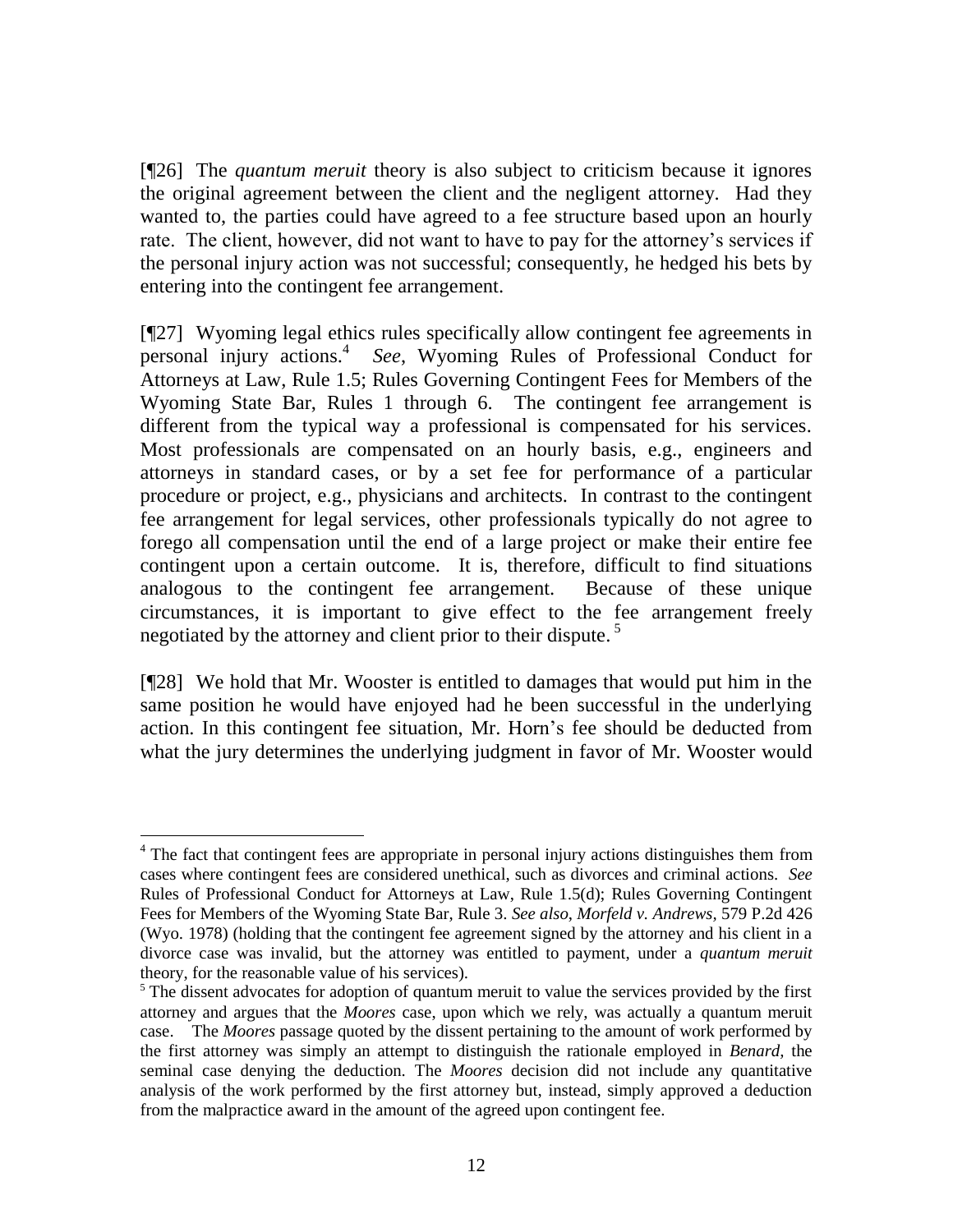have been. Our ruling is consistent with our damages jurisprudence in other areas of the law and honors the agreement the attorney and client originally executed. Consequently, we answer the first certified question in the affirmative. $6$ 

# **Question No. 2 – Can the Associated Attorney recover the agreed portion of the contingent fee, either as an offset against the contingent fee or as a separate claim against the Principal Attorney?**

[¶29] Mr. Duddy and Mr. Horn entered into a separate agreement whereby, upon successful completion of Mr. Wooster's personal injury case, Mr. Duddy was to be paid a fee in the amount of one-third of Mr. Horn"s fifty percent contingent  $fee.'$  In the legal malpractice action, Mr. Duddy apparently asserted a claim against Mr. Horn for the fee he lost because of Mr. Horn"s negligence in handling Mr. Wooster's governmental claim. Despite the wording of the certified question, Mr. Duddy stated in his submissions to this Court that any benefit arising from his claim will inure to Mr. Wooster because it will simply be credited against the reduction for Mr. Horn"s contingent fee. In other words, Mr. Duddy"s fee will be subtracted from the contingent fee deduction in order to increase the award to Mr. Wooster.

[¶30] The plaintiffs do not cite any authority to support their position that an attorney should be allowed to maintain an action against his co-counsel for

 $\overline{a}$ 

(2) the client is informed of the arrangement; and

(3) the total fee is reasonable.

 $6$  Although the certified question infers that the court will make the contingent fee deduction, as a matter of law, from the amount awarded in the jury's verdict, we note that task could be left to a properly instructed jury. *See Moores,* 834 F.2d at 1109.

<sup>7</sup> The Rules of Professional Conduct for Attorneys at Law govern the appropriate fee relationships between attorneys from different law firms. Rule 1.5 states, in relevant part:

<sup>\* \* \* \*</sup>

<sup>(</sup>e) A division of a fee between lawyers who are not in the same firm may be made only if:

<sup>(1)</sup> the division is in proportion to the services performed by each lawyer and, each lawyer assumes joint responsibility for the representation;

<sup>(</sup>f) A lawyer shall not pay or receive a fee or commission solely for referring a case to another lawyer.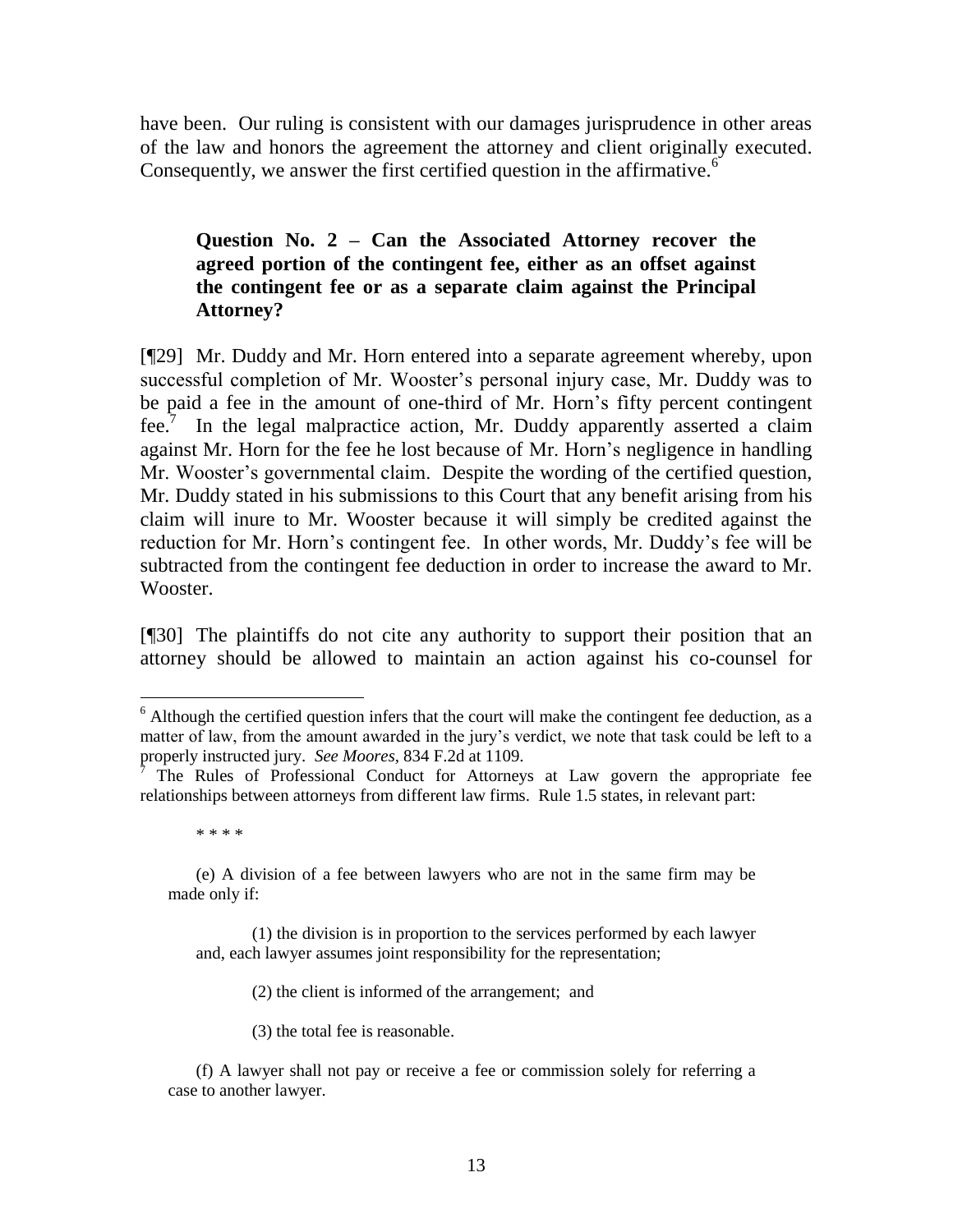negligence in prosecuting the underlying personal injury action. In contrast, Mr. Horn cites to cases which patently reject the proposition. In *Mazon v. Krafchick,*  144 P.3d 1168 (Wash. 2006) (en banc), the Washington Supreme Court considered a case similar to the case here. Two attorneys co-represented a client in a personal injury action and one of the attorneys failed to have the defendant served with the complaint in a timely fashion. *Id.* at 1169-70. Consequently, the statute of limitations expired and the client lost his claim. *Id.* The client sued both attorneys for malpractice and received a substantial settlement from the attorneys' insurance carrier. *Id.* at 1170. After the malpractice suit settled, the non-negligent attorney sued the other, "seeking to recover for the loss of his expected contingency fee, $8$ for the amount his insurance company paid to settle the client"s lawsuit, for his out of pocket insurance deductible, and for the costs he advanced in the client"s lawsuit." *Id.* (footnote added).

[¶31] The Washington Supreme Court adopted a bright-line rule refusing to recognize a cause of action by one attorney against his negligent co-counsel. The court held "no duties exist between co[-]counsel that would allow recovery for lost or reduced prospective fees." *Id.* at 1172. The court relied on a California case, *Beck v. Wecht,* 48 P.3d 417 (Cal. 2002), in holding it would violate public policy to allow co-counsel to sue one another in malpractice. *Id.* at 1171-73. Because both attorneys owe their client an undivided duty of loyalty, recognizing an independent duty between the attorneys could undermine the fiduciary duty owed to the client. *Id.* 

[¶32] In addition, the California court made the following pertinent observations:

Public confidence in the legal system may be eroded by the spectacle of lawyers squabbling over the could-have-beens of a concluded lawsuit . . . . Considerations of public policy support the conclusion that an attorney"s duty of undivided loyalty to his

<sup>&</sup>lt;sup>8</sup> Interestingly, the opinion suggests the settlement amount reflected a deduction for the attorneys' contingent fee. The case settled for \$1.3 million, and the non-negligent attorney sought to recoup \$325,000 for the contingent fee he lost as a result of the other attorney's negligence. Footnote 2 explained the requested amount as follows:

The math supporting this amount proceeds as follows, according to [the plaintiff]: [the client] received a \$1.3 million net recovery. A judgment of \$1.95 million results in a \$1.3 million recovery. Therefore, the 1/3 contingency fee is \$650,000; ½ of which is \$325,000.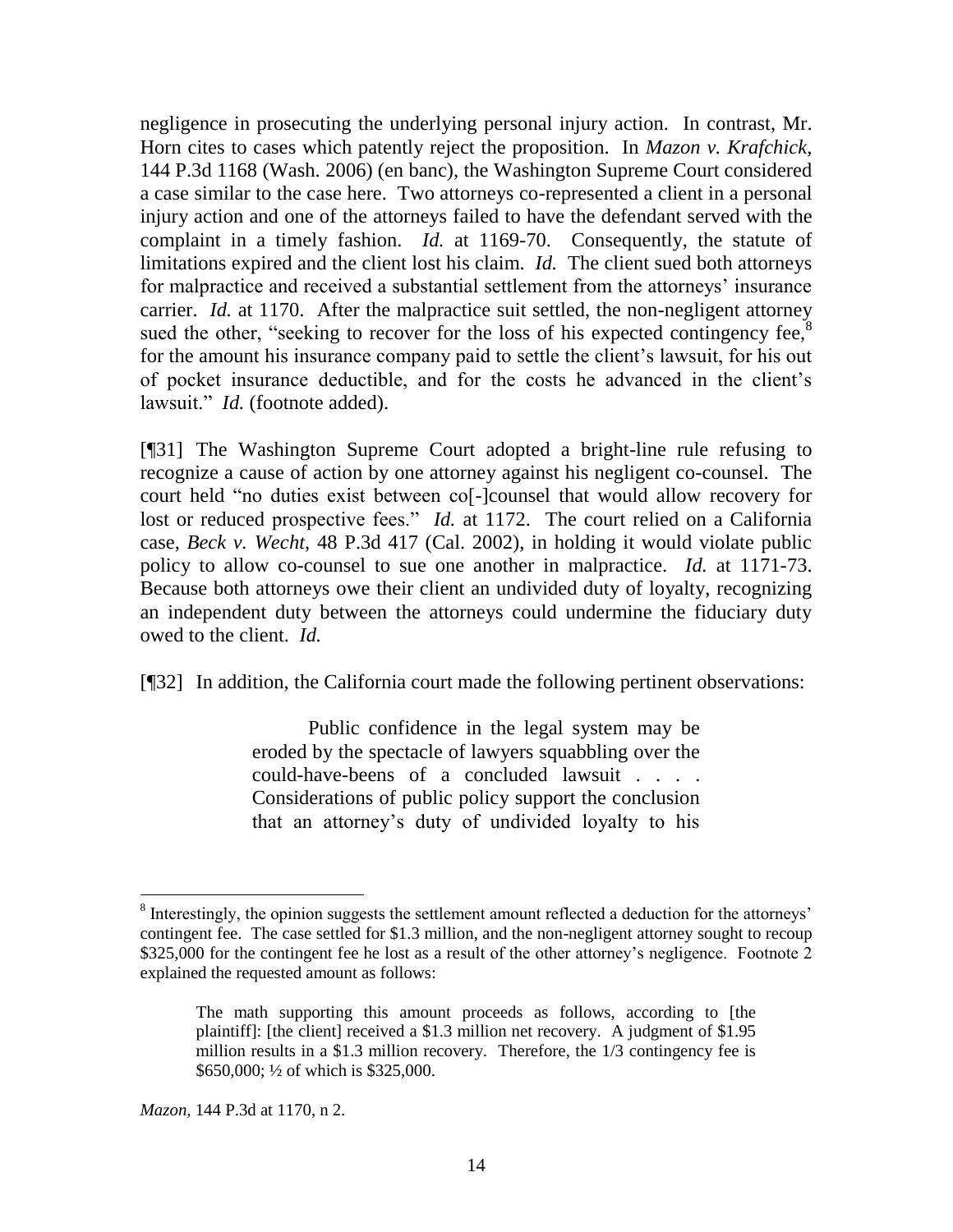client should not be diluted by imposing upon him obligations to the client"s [other] attorney[.]

*Id.* at 421.

[¶33] The plaintiffs try to make Mr. Duddy"s claims more palatable than the typical case where one attorney is seeking to recover from his negligent cocounsel by arguing Mr. Duddy is only seeking an offset for Mr. Wooster against Mr. Horn"s contingent fee deduction rather than an independent award to himself. Certainly, that stance addresses some of the concerns about the attorneys" fidelity to the client. However, when viewed objectively, it is clear that this argument attempts to accomplish the same result we just rejected in answering the first question, i.e. disallowing the deduction of part of the contingent fee from the malpractice award. Furthermore, it would not prevent unseemly squabbling between attorneys that could erode the public"s confidence in the legal system as feared by the *Beck* court.

[¶34] To adopt a cause of action between co-counsel simply because the attorney proposed to give the client the benefit of any judgment in his favor would not square with our other precedent and could, in the future, result in a case where the client"s best interests are compromised by the self interests of feuding attorneys. Consequently, we answer the second certified question in the negative.

# **CONCLUSION**

[¶35] We decline to adopt a means of measuring damages in legal malpractice actions that is different from other areas of the law. We conclude that the malpractice client is only entitled to a judgment which reflects the net recovery he would have received had the underlying action been successful. In addition, we refuse to recognize a cause of action in favor of an attorney against his negligent co-counsel. We answer the first certified question in the affirmative and the second in the negative.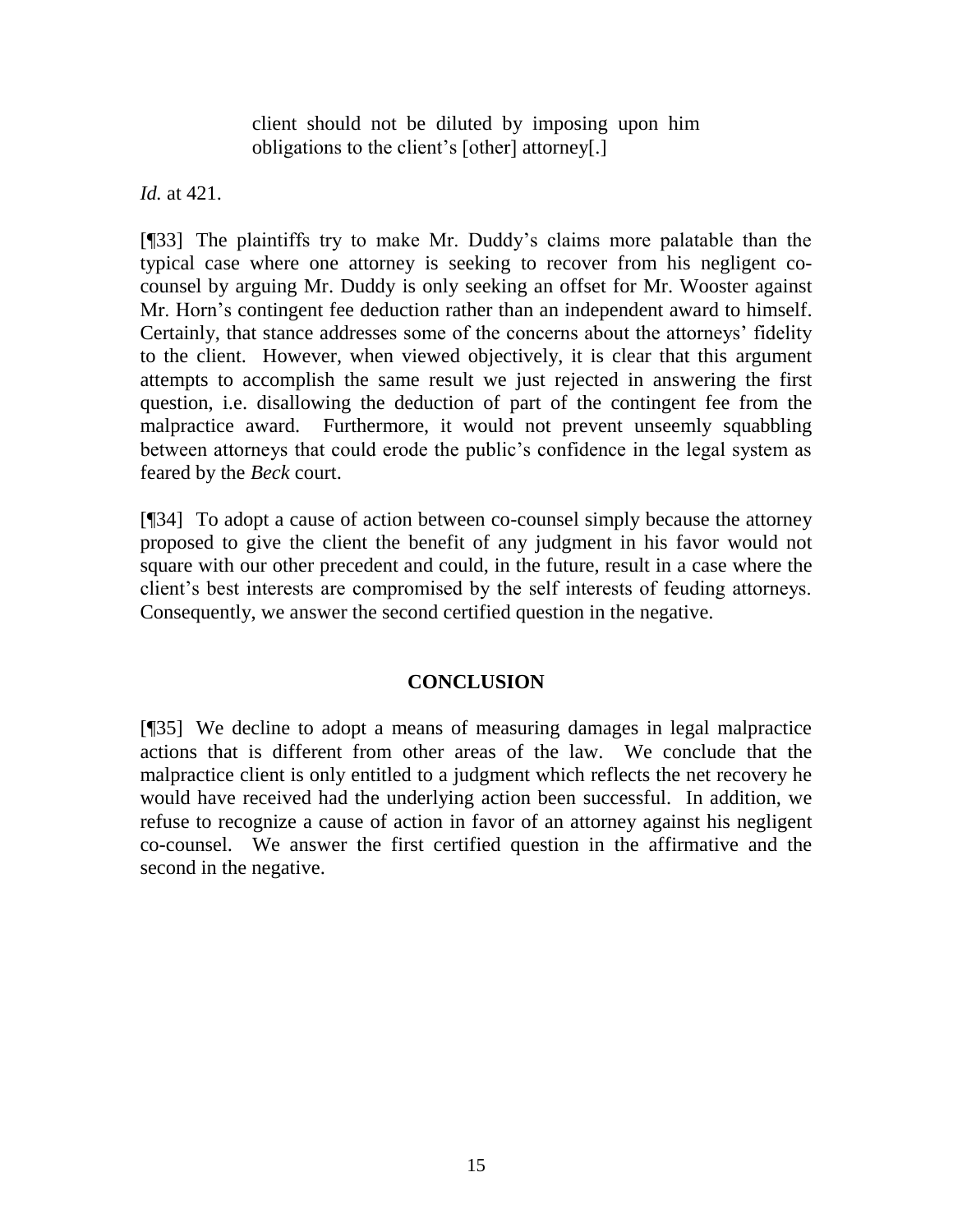**BURKE**, Justice, dissenting.

[¶36] I respectfully dissent because I do not believe it is appropriate to adopt a rigid rule allowing deduction of the attorney"s contingent fee percentage in all legal malpractice cases. The deductibility of those fees should be tied to the benefit that the client received from the attorney"s efforts. Where the client has received no benefit, no deduction should be allowed.

[¶37] As noted by the majority, the issue presented is one of first impression for this Court. Understandably, the majority seeks guidance from other jurisdictions, and it relies upon several cases from other jurisdictions as support for its decision. Such reliance is misplaced. The majority"s interpretation of *Moores v. Greenberg*, 834 F.2d 1105 ( $1<sup>st</sup>$  Cir. 1987), which serves as the lynchpin of the majority's analysis, is illustrative.

[¶38] The majority describes the *Moores* case as "well-reasoned" and as standing for the proposition that the attorney"s contingent fee should be deducted in all cases in calculating a client"s damages. Upon examination, however, it becomes readily apparent that the *Moores* court did not hold that attorney fees should be deducted in all cases. In *Moores*, the alleged malpractice consisted of the attorney"s failure to convey a \$90,000 settlement offer to Plaintiff. After Plaintiff lost at trial, Plaintiff sued his attorney claiming that he would have accepted the offer if he had known about it. The *Moores* court allowed deduction of the 1/3 contingent fee. There was no dispute that the settlement offer resulted from the efforts of the attorney. The *Moores* court noted, however, that the case might have been decided differently if the attorney had performed no services that benefited the client. The court stated:

> The case before us, however, is altogether different. There was nothing uncertain or problematic about Greenberg"s fee. The amount of the gross recovery was fixed: had the lawyer not breached his duty, \$90,000 would have been paid. This is a far cry from cases like *Andrews v. Cain*[, \[62 A.D.2d 612, 613,](http://www.lexis.com/research/buttonTFLink?_m=0f18a78b60e185493cfd20fe5fa5c1be&_xfercite=%3ccite%20cc%3d%22USA%22%3e%3c%21%5bCDATA%5b834%20F.2d%201105%5d%5d%3e%3c%2fcite%3e&_butType=3&_butStat=2&_butNum=85&_butInline=1&_butinfo=%3ccite%20cc%3d%22USA%22%3e%3c%21%5bCDATA%5b62%20A.D.2d%20612%2c%20613%5d%5d%3e%3c%2fcite%3e&_fmtstr=FULL&docnum=1&_startdoc=1&wchp=dGLbVtz-zSkAz&_md5=03d07fdde1fc1b2ca920d46e3d5a482a)  [406 N.Y.S.2d 168, 169 \(1978\)\]](http://www.lexis.com/research/buttonTFLink?_m=0f18a78b60e185493cfd20fe5fa5c1be&_xfercite=%3ccite%20cc%3d%22USA%22%3e%3c%21%5bCDATA%5b834%20F.2d%201105%5d%5d%3e%3c%2fcite%3e&_butType=3&_butStat=2&_butNum=85&_butInline=1&_butinfo=%3ccite%20cc%3d%22USA%22%3e%3c%21%5bCDATA%5b62%20A.D.2d%20612%2c%20613%5d%5d%3e%3c%2fcite%3e&_fmtstr=FULL&docnum=1&_startdoc=1&wchp=dGLbVtz-zSkAz&_md5=03d07fdde1fc1b2ca920d46e3d5a482a) where the attorney failed to file suit — leaving up in the air the question of how much money, *if any*, his client would have recovered. *See also Duncan v. Lord*[, \[409 F. Supp.](http://www.lexis.com/research/buttonTFLink?_m=6875d919e7ee3a84c4547424a1140ea9&_xfercite=%3ccite%20cc%3d%22USA%22%3e%3c%21%5bCDATA%5b834%20F.2d%201105%5d%5d%3e%3c%2fcite%3e&_butType=3&_butStat=2&_butNum=110&_butInline=1&_butinfo=%3ccite%20cc%3d%22USA%22%3e%3c%21%5bCDATA%5b409%20F.%20Supp.%20687%2c%20691%5d%5d%3e%3c%2fcite%3e&_fmtstr=FULL&docnum=1&_startdoc=1&wchp=dGLbVtz-zSkAz&_md5=9e35dc272b245b52a251b744194023fb)  [687, 691-92 \(E.D. Pa. 1976\)\]](http://www.lexis.com/research/buttonTFLink?_m=6875d919e7ee3a84c4547424a1140ea9&_xfercite=%3ccite%20cc%3d%22USA%22%3e%3c%21%5bCDATA%5b834%20F.2d%201105%5d%5d%3e%3c%2fcite%3e&_butType=3&_butStat=2&_butNum=110&_butInline=1&_butinfo=%3ccite%20cc%3d%22USA%22%3e%3c%21%5bCDATA%5b409%20F.%20Supp.%20687%2c%20691%5d%5d%3e%3c%2fcite%3e&_fmtstr=FULL&docnum=1&_startdoc=1&wchp=dGLbVtz-zSkAz&_md5=9e35dc272b245b52a251b744194023fb) (similar; case involuntarily dismissed for want of prosecution due to counsel"s laggardness in answering interrogatories). And the fee arrangement between Moores and Greenberg — a straight one-third — was equally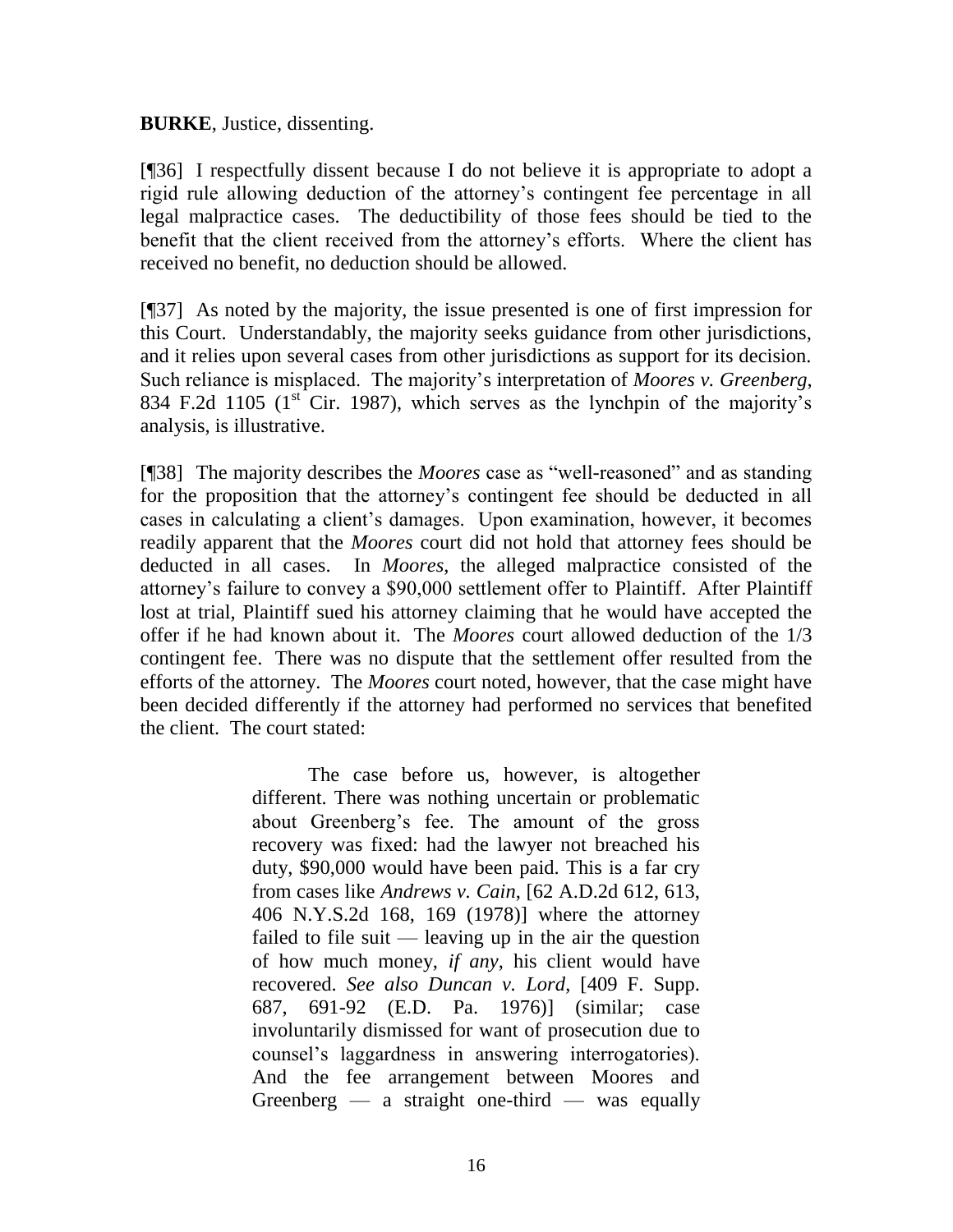definite; had the offer been communicated and accepted, counsel"s recompense would have been \$30,000. This contrasts sharply with cases such as *Andrews*, where the court believed "it was impossible to determine what the deduction from plaintiff"s award would have been." [406 N.Y.S.2d at 169.](http://www.lexis.com/research/buttonTFLink?_m=5aea05655db8e8e6a3ce105b2480c86b&_xfercite=%3ccite%20cc%3d%22USA%22%3e%3c%21%5bCDATA%5b834%20F.2d%201105%5d%5d%3e%3c%2fcite%3e&_butType=3&_butStat=2&_butNum=70&_butInline=1&_butinfo=%3ccite%20cc%3d%22USA%22%3e%3c%21%5bCDATA%5b62%20A.D.2d%20612%5d%5d%3e%3c%2fcite%3e&_fmtstr=FULL&docnum=1&_startdoc=1&wchp=dGLzVlz-zSkAz&_md5=4bdec20c44512ded5ff22b99888a5c3d)

There is another important line of demarcation as well. Many of the cases hawked by Moores, typically ones in which a lawyer neglected to sue before a temporal deadline expired, stress the fact that the attorney-defendant had furnished no services to his client. *E.g., Andrews*[, 406 N.Y.S.2d at 169;](http://www.lexis.com/research/buttonTFLink?_m=5aea05655db8e8e6a3ce105b2480c86b&_xfercite=%3ccite%20cc%3d%22USA%22%3e%3c%21%5bCDATA%5b834%20F.2d%201105%5d%5d%3e%3c%2fcite%3e&_butType=3&_butStat=2&_butNum=71&_butInline=1&_butinfo=%3ccite%20cc%3d%22USA%22%3e%3c%21%5bCDATA%5b62%20A.D.2d%20612%5d%5d%3e%3c%2fcite%3e&_fmtstr=FULL&docnum=1&_startdoc=1&wchp=dGLzVlz-zSkAz&_md5=1ce2c87969a0bb4601b4edb1a66be115) *[Benard](http://www.lexis.com/research/buttonTFLink?_m=5aea05655db8e8e6a3ce105b2480c86b&_xfercite=%3ccite%20cc%3d%22USA%22%3e%3c%21%5bCDATA%5b834%20F.2d%201105%5d%5d%3e%3c%2fcite%3e&_butType=3&_butStat=2&_butNum=72&_butInline=1&_butinfo=%3ccite%20cc%3d%22USA%22%3e%3c%21%5bCDATA%5b272%20Cal.%20App.%202d%20595%5d%5d%3e%3c%2fcite%3e&_fmtstr=FULL&docnum=1&_startdoc=1&wchp=dGLzVlz-zSkAz&_md5=3657236fab717a6381cf9a6c4096079f)*, 77 [Cal. Rptr. at 551](http://www.lexis.com/research/buttonTFLink?_m=5aea05655db8e8e6a3ce105b2480c86b&_xfercite=%3ccite%20cc%3d%22USA%22%3e%3c%21%5bCDATA%5b834%20F.2d%201105%5d%5d%3e%3c%2fcite%3e&_butType=3&_butStat=2&_butNum=72&_butInline=1&_butinfo=%3ccite%20cc%3d%22USA%22%3e%3c%21%5bCDATA%5b272%20Cal.%20App.%202d%20595%5d%5d%3e%3c%2fcite%3e&_fmtstr=FULL&docnum=1&_startdoc=1&wchp=dGLzVlz-zSkAz&_md5=3657236fab717a6381cf9a6c4096079f) (defendant had "not established that [the lawyer] performed any part of the contract"). These "do-nothing" cases are also distinguishable. Where a lawyer accepts an engagement and thereafter fails to show up at the starting gate, *e.g., id.* (failure to file suit within statute of limitations); *[Winter v. Brown](http://www.lexis.com/research/buttonTFLink?_m=5aea05655db8e8e6a3ce105b2480c86b&_xfercite=%3ccite%20cc%3d%22USA%22%3e%3c%21%5bCDATA%5b834%20F.2d%201105%5d%5d%3e%3c%2fcite%3e&_butType=3&_butStat=2&_butNum=73&_butInline=1&_butinfo=%3ccite%20cc%3d%22USA%22%3e%3c%21%5bCDATA%5b365%20A.2d%20381%5d%5d%3e%3c%2fcite%3e&_fmtstr=FULL&docnum=1&_startdoc=1&wchp=dGLzVlz-zSkAz&_md5=1a3fa177fcd324803fc0a3cb8c44e58b)*, [365 A.2d 381 \(D.C. 1976\)](http://www.lexis.com/research/buttonTFLink?_m=5aea05655db8e8e6a3ce105b2480c86b&_xfercite=%3ccite%20cc%3d%22USA%22%3e%3c%21%5bCDATA%5b834%20F.2d%201105%5d%5d%3e%3c%2fcite%3e&_butType=3&_butStat=2&_butNum=73&_butInline=1&_butinfo=%3ccite%20cc%3d%22USA%22%3e%3c%21%5bCDATA%5b365%20A.2d%20381%5d%5d%3e%3c%2fcite%3e&_fmtstr=FULL&docnum=1&_startdoc=1&wchp=dGLzVlz-zSkAz&_md5=1a3fa177fcd324803fc0a3cb8c44e58b) (failure to serve mandatory notice of claim within prescribed period), it is arguably equitable to fix damages without regard to a fee entitlement which would only have come into existence had the lawyer performed the contract. Those rough equities are in a different balance, however, where the lawyer — notwithstanding that he was guilty of some breach of duty — actually did the work. And the difference in the equities is heightened in a case like this one, where the sum in dispute — the \$90,000 offer — arose during the trial, presumably in direct response to Greenberg's labors on his client's behalf. *Cf. Strauss v. Fost*[, 517 A.2d at 145](http://www.lexis.com/research/buttonTFLink?_m=5aea05655db8e8e6a3ce105b2480c86b&_xfercite=%3ccite%20cc%3d%22USA%22%3e%3c%21%5bCDATA%5b834%20F.2d%201105%5d%5d%3e%3c%2fcite%3e&_butType=3&_butStat=2&_butNum=74&_butInline=1&_butinfo=%3ccite%20cc%3d%22USA%22%3e%3c%21%5bCDATA%5b213%20N.J.%20Super.%20239%5d%5d%3e%3c%2fcite%3e&_fmtstr=FULL&docnum=1&_startdoc=1&wchp=dGLzVlz-zSkAz&_md5=0ab9e8322053b982a79f6fa4117b223c) ("We can envision cases where on a *quantum meruit* basis the efforts of a defendant attorney may have so benefited . . . a plaintiff . . . that it would be unfair to deny" the deduction); *Foster v. Duggin*[, 695 S.W.2d at 527](http://www.lexis.com/research/buttonTFLink?_m=5aea05655db8e8e6a3ce105b2480c86b&_xfercite=%3ccite%20cc%3d%22USA%22%3e%3c%21%5bCDATA%5b834%20F.2d%201105%5d%5d%3e%3c%2fcite%3e&_butType=3&_butStat=2&_butNum=75&_butInline=1&_butinfo=%3ccite%20cc%3d%22USA%22%3e%3c%21%5bCDATA%5b695%20S.W.2d%20526%2cat%20527%5d%5d%3e%3c%2fcite%3e&_fmtstr=FULL&docnum=1&_startdoc=1&wchp=dGLzVlz-zSkAz&_md5=8a90c3629d9ab0fce6712d038e5390dc) ("in an appropriate case, the attorney may be entitled to credit for expenses . . . which ultimately benefitted the client").

*Id.*, 834 F.2d at 1112-13 (emphasis in original).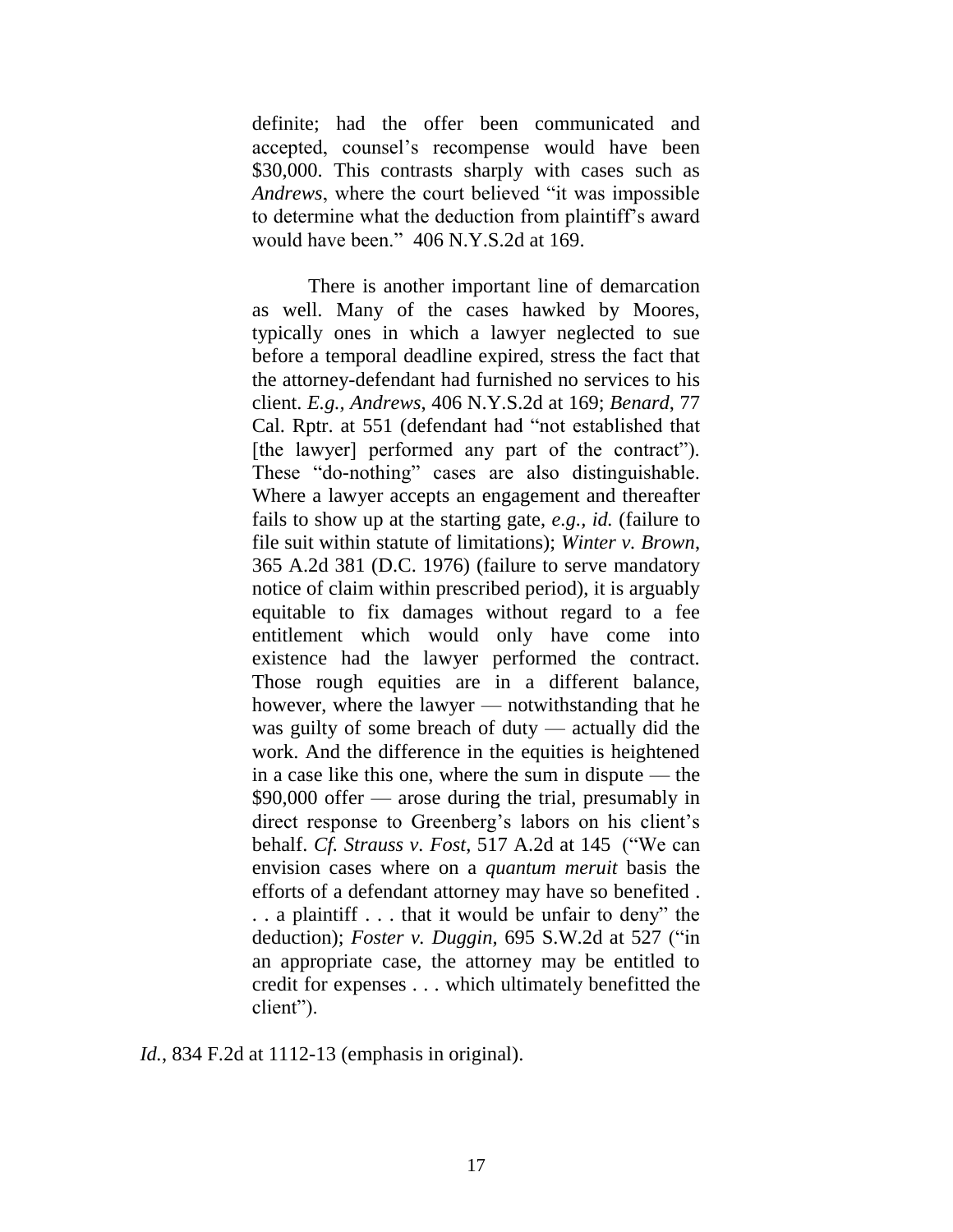[¶39] The majority believes that *Moores* allows the deduction of attorney"s fees in all legal malpractice cases, and observes that this is consistent with the typical rule for recovering breach of contract damages. As noted above, however, I believe that *Moores* supports a more flexible rule. Additionally, courts that have specifically considered applying a typical contract damages analysis to contingent fees in malpractice cases have rejected that approach because of the special nature of the attorney-client relationship.<sup>9</sup> As one court noted:

> We conclude that a reduction of the client's recovery should not be allowed in this case and for reasons of public policy, we decline to apply the traditional rules of contract damages to permit a negligent attorney to obtain credit for an unearned fee.

> As we not too long ago observed, "[t]he unique relationship between an attorney and client, founded in principle upon the elements of trust and confidence on the part of the client and of undivided loyalty and devotion on the part of the attorney, remains one of the most sensitive and confidential relationships in our society." (*[Demov, Morris, Levin & Shein v.](http://www.lexis.com/research/buttonTFLink?_m=694d2d22f7efc857293fb5ec9a7abff5&_xfercite=%3ccite%20cc%3d%22USA%22%3e%3c%21%5bCDATA%5b76%20N.Y.2d%2038%5d%5d%3e%3c%2fcite%3e&_butType=3&_butStat=2&_butNum=55&_butInline=1&_butinfo=%3ccite%20cc%3d%22USA%22%3e%3c%21%5bCDATA%5b53%20N.Y.2d%20553%2c%20556%5d%5d%3e%3c%2fcite%3e&_fmtstr=FULL&docnum=1&_startdoc=1&wchp=dGLbVlb-zSkAk&_md5=f21e2eee7aae83c420bf26e7c1f8b6ed) Glantz*, 53 [N.Y.2d 553, 556\)](http://www.lexis.com/research/buttonTFLink?_m=694d2d22f7efc857293fb5ec9a7abff5&_xfercite=%3ccite%20cc%3d%22USA%22%3e%3c%21%5bCDATA%5b76%20N.Y.2d%2038%5d%5d%3e%3c%2fcite%3e&_butType=3&_butStat=2&_butNum=55&_butInline=1&_butinfo=%3ccite%20cc%3d%22USA%22%3e%3c%21%5bCDATA%5b53%20N.Y.2d%20553%2c%20556%5d%5d%3e%3c%2fcite%3e&_fmtstr=FULL&docnum=1&_startdoc=1&wchp=dGLbVlb-zSkAk&_md5=f21e2eee7aae83c420bf26e7c1f8b6ed). Because of the role attorneys play in the vindication of individual rights in our society, they are held to the highest standard of ethical behavior (Code of Professional Responsibility, Preamble; EC 6- 5). Yet without this relationship of trust and confidence an attorney is unable to fulfill this obligation to effectively represent clients by acting with competence and exercising proper care in the representation. (*[Demov, Morris, Levin & Shein v.](http://www.lexis.com/research/buttonTFLink?_m=694d2d22f7efc857293fb5ec9a7abff5&_xfercite=%3ccite%20cc%3d%22USA%22%3e%3c%21%5bCDATA%5b76%20N.Y.2d%2038%5d%5d%3e%3c%2fcite%3e&_butType=3&_butStat=2&_butNum=56&_butInline=1&_butinfo=%3ccite%20cc%3d%22USA%22%3e%3c%21%5bCDATA%5b53%20N.Y.2d%20553%2c%20556%5d%5d%3e%3c%2fcite%3e&_fmtstr=FULL&docnum=1&_startdoc=1&wchp=dGLbVlb-zSkAk&_md5=85fd50d50d07eb95d7ec79142e2ed78f)  Glantz*[, 53 N.Y.2d, at 556,](http://www.lexis.com/research/buttonTFLink?_m=694d2d22f7efc857293fb5ec9a7abff5&_xfercite=%3ccite%20cc%3d%22USA%22%3e%3c%21%5bCDATA%5b76%20N.Y.2d%2038%5d%5d%3e%3c%2fcite%3e&_butType=3&_butStat=2&_butNum=56&_butInline=1&_butinfo=%3ccite%20cc%3d%22USA%22%3e%3c%21%5bCDATA%5b53%20N.Y.2d%20553%2c%20556%5d%5d%3e%3c%2fcite%3e&_fmtstr=FULL&docnum=1&_startdoc=1&wchp=dGLbVlb-zSkAk&_md5=85fd50d50d07eb95d7ec79142e2ed78f) *supra*).

> Because of the uniqueness of the attorney-client relationship, traditional contract principles are not always applied to govern disputes between attorneys and clients. Thus it is well established that notwithstanding the terms of the agreement between them, a client has an absolute right, at any time, with or without cause, to terminate the attorney-client

<sup>&</sup>lt;sup>9</sup> Indeed, while the majority does not explicitly say so, in fact it relies almost entirely on the unique nature of the attorney-client relationship to answer the second certified question in the negative.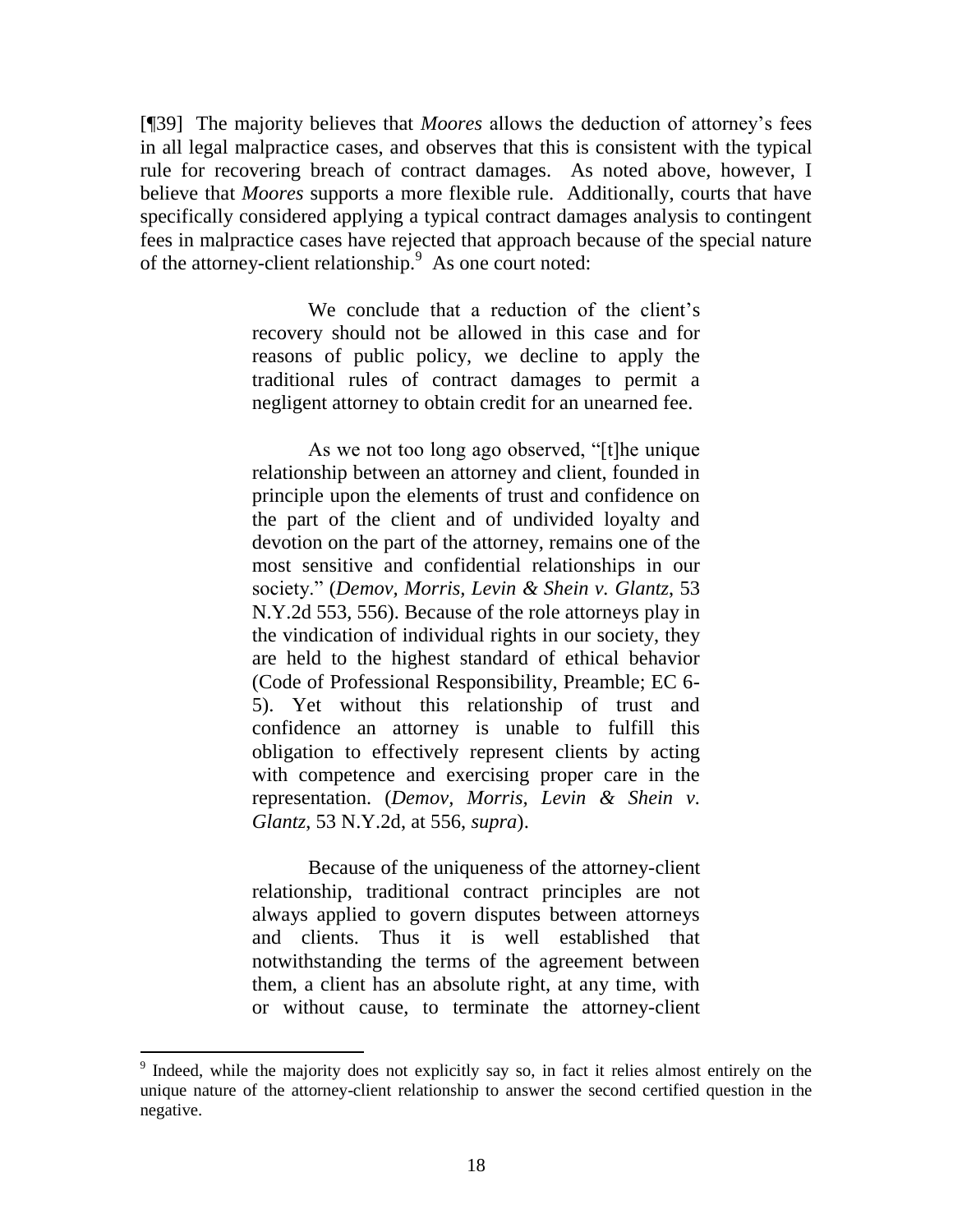relationship by discharging the attorney. (*[Shaw v.](http://www.lexis.com/research/buttonTFLink?_m=694d2d22f7efc857293fb5ec9a7abff5&_xfercite=%3ccite%20cc%3d%22USA%22%3e%3c%21%5bCDATA%5b76%20N.Y.2d%2038%5d%5d%3e%3c%2fcite%3e&_butType=3&_butStat=2&_butNum=58&_butInline=1&_butinfo=%3ccite%20cc%3d%22USA%22%3e%3c%21%5bCDATA%5b68%20N.Y.2d%20172%2c%20177%5d%5d%3e%3c%2fcite%3e&_fmtstr=FULL&docnum=1&_startdoc=1&wchp=dGLbVlb-zSkAk&_md5=056e2b4bdd770be1d1d4d8e3f1bd301b) [Manufacturers Hanover Trust Co.](http://www.lexis.com/research/buttonTFLink?_m=694d2d22f7efc857293fb5ec9a7abff5&_xfercite=%3ccite%20cc%3d%22USA%22%3e%3c%21%5bCDATA%5b76%20N.Y.2d%2038%5d%5d%3e%3c%2fcite%3e&_butType=3&_butStat=2&_butNum=58&_butInline=1&_butinfo=%3ccite%20cc%3d%22USA%22%3e%3c%21%5bCDATA%5b68%20N.Y.2d%20172%2c%20177%5d%5d%3e%3c%2fcite%3e&_fmtstr=FULL&docnum=1&_startdoc=1&wchp=dGLbVlb-zSkAk&_md5=056e2b4bdd770be1d1d4d8e3f1bd301b)*, 68 N.Y.2d 172, [177;](http://www.lexis.com/research/buttonTFLink?_m=694d2d22f7efc857293fb5ec9a7abff5&_xfercite=%3ccite%20cc%3d%22USA%22%3e%3c%21%5bCDATA%5b76%20N.Y.2d%2038%5d%5d%3e%3c%2fcite%3e&_butType=3&_butStat=2&_butNum=58&_butInline=1&_butinfo=%3ccite%20cc%3d%22USA%22%3e%3c%21%5bCDATA%5b68%20N.Y.2d%20172%2c%20177%5d%5d%3e%3c%2fcite%3e&_fmtstr=FULL&docnum=1&_startdoc=1&wchp=dGLbVlb-zSkAk&_md5=056e2b4bdd770be1d1d4d8e3f1bd301b) *Teichner v. W & J Holsteins*[, 64 N.Y.2d 977, 979;](http://www.lexis.com/research/buttonTFLink?_m=694d2d22f7efc857293fb5ec9a7abff5&_xfercite=%3ccite%20cc%3d%22USA%22%3e%3c%21%5bCDATA%5b76%20N.Y.2d%2038%5d%5d%3e%3c%2fcite%3e&_butType=3&_butStat=2&_butNum=59&_butInline=1&_butinfo=%3ccite%20cc%3d%22USA%22%3e%3c%21%5bCDATA%5b64%20N.Y.2d%20977%2c%20979%5d%5d%3e%3c%2fcite%3e&_fmtstr=FULL&docnum=1&_startdoc=1&wchp=dGLbVlb-zSkAk&_md5=f6c2f3edae7f12201450f1b234020d7e) *[Demov, Morris, Levin & Shein v.](http://www.lexis.com/research/buttonTFLink?_m=694d2d22f7efc857293fb5ec9a7abff5&_xfercite=%3ccite%20cc%3d%22USA%22%3e%3c%21%5bCDATA%5b76%20N.Y.2d%2038%5d%5d%3e%3c%2fcite%3e&_butType=3&_butStat=2&_butNum=60&_butInline=1&_butinfo=%3ccite%20cc%3d%22USA%22%3e%3c%21%5bCDATA%5b53%20N.Y.2d%20553%5d%5d%3e%3c%2fcite%3e&_fmtstr=FULL&docnum=1&_startdoc=1&wchp=dGLbVlb-zSkAk&_md5=ac1017c89feb646e29366fd5967b536b) Glantz, supra; [Crowley v.](http://www.lexis.com/research/buttonTFLink?_m=694d2d22f7efc857293fb5ec9a7abff5&_xfercite=%3ccite%20cc%3d%22USA%22%3e%3c%21%5bCDATA%5b76%20N.Y.2d%2038%5d%5d%3e%3c%2fcite%3e&_butType=3&_butStat=2&_butNum=61&_butInline=1&_butinfo=%3ccite%20cc%3d%22USA%22%3e%3c%21%5bCDATA%5b281%20N.Y.%2059%2c%2064%5d%5d%3e%3c%2fcite%3e&_fmtstr=FULL&docnum=1&_startdoc=1&wchp=dGLbVlb-zSkAk&_md5=1776f594fbd18d7f79cddeab34db46c8) Wolf*, 281 N.Y. 59, 64-65; *[Martin v. Camp](http://www.lexis.com/research/buttonTFLink?_m=694d2d22f7efc857293fb5ec9a7abff5&_xfercite=%3ccite%20cc%3d%22USA%22%3e%3c%21%5bCDATA%5b76%20N.Y.2d%2038%5d%5d%3e%3c%2fcite%3e&_butType=3&_butStat=2&_butNum=62&_butInline=1&_butinfo=%3ccite%20cc%3d%22USA%22%3e%3c%21%5bCDATA%5b219%20N.Y.%20170%2c%20176%5d%5d%3e%3c%2fcite%3e&_fmtstr=FULL&docnum=1&_startdoc=1&wchp=dGLbVlb-zSkAk&_md5=f83c56a03926fe874572f06e36943252)*, 219 N.Y. [170, 176\).](http://www.lexis.com/research/buttonTFLink?_m=694d2d22f7efc857293fb5ec9a7abff5&_xfercite=%3ccite%20cc%3d%22USA%22%3e%3c%21%5bCDATA%5b76%20N.Y.2d%2038%5d%5d%3e%3c%2fcite%3e&_butType=3&_butStat=2&_butNum=62&_butInline=1&_butinfo=%3ccite%20cc%3d%22USA%22%3e%3c%21%5bCDATA%5b219%20N.Y.%20170%2c%20176%5d%5d%3e%3c%2fcite%3e&_fmtstr=FULL&docnum=1&_startdoc=1&wchp=dGLbVlb-zSkAk&_md5=f83c56a03926fe874572f06e36943252) Where that discharge is without cause, the attorney is limited to recovering in *quantum meruit* the reasonable value of the services rendered. (*Teichner v. [W & J Holsteins, supra;](http://www.lexis.com/research/buttonTFLink?_m=694d2d22f7efc857293fb5ec9a7abff5&_xfercite=%3ccite%20cc%3d%22USA%22%3e%3c%21%5bCDATA%5b76%20N.Y.2d%2038%5d%5d%3e%3c%2fcite%3e&_butType=3&_butStat=2&_butNum=63&_butInline=1&_butinfo=%3ccite%20cc%3d%22USA%22%3e%3c%21%5bCDATA%5b64%20N.Y.2d%20977%5d%5d%3e%3c%2fcite%3e&_fmtstr=FULL&docnum=1&_startdoc=1&wchp=dGLbVlb-zSkAk&_md5=136a4cab32f0e4796926d8ef01669ec1) [Demov, Morris,](http://www.lexis.com/research/buttonTFLink?_m=694d2d22f7efc857293fb5ec9a7abff5&_xfercite=%3ccite%20cc%3d%22USA%22%3e%3c%21%5bCDATA%5b76%20N.Y.2d%2038%5d%5d%3e%3c%2fcite%3e&_butType=3&_butStat=2&_butNum=64&_butInline=1&_butinfo=%3ccite%20cc%3d%22USA%22%3e%3c%21%5bCDATA%5b53%20N.Y.2d%20553%2c%20557%5d%5d%3e%3c%2fcite%3e&_fmtstr=FULL&docnum=1&_startdoc=1&wchp=dGLbVlb-zSkAk&_md5=d545bbc748f99c0d58304acca5fbd4fb)  Levin & Shein v. Glantz*[, 53 N.Y.2d, at 557,](http://www.lexis.com/research/buttonTFLink?_m=694d2d22f7efc857293fb5ec9a7abff5&_xfercite=%3ccite%20cc%3d%22USA%22%3e%3c%21%5bCDATA%5b76%20N.Y.2d%2038%5d%5d%3e%3c%2fcite%3e&_butType=3&_butStat=2&_butNum=64&_butInline=1&_butinfo=%3ccite%20cc%3d%22USA%22%3e%3c%21%5bCDATA%5b53%20N.Y.2d%20553%2c%20557%5d%5d%3e%3c%2fcite%3e&_fmtstr=FULL&docnum=1&_startdoc=1&wchp=dGLbVlb-zSkAk&_md5=d545bbc748f99c0d58304acca5fbd4fb) *supra*). Where the discharge is for cause, the attorney has no right to compensation or a retaining lien, notwithstanding a specific retainer agreement. (*Teichner v. W & J Holsteins*[, 64 N.Y.2d, at 979,](http://www.lexis.com/research/buttonTFLink?_m=694d2d22f7efc857293fb5ec9a7abff5&_xfercite=%3ccite%20cc%3d%22USA%22%3e%3c%21%5bCDATA%5b76%20N.Y.2d%2038%5d%5d%3e%3c%2fcite%3e&_butType=3&_butStat=2&_butNum=65&_butInline=1&_butinfo=%3ccite%20cc%3d%22USA%22%3e%3c%21%5bCDATA%5b64%20N.Y.2d%20977%2c%20979%5d%5d%3e%3c%2fcite%3e&_fmtstr=FULL&docnum=1&_startdoc=1&wchp=dGLbVlb-zSkAk&_md5=114438b3328750c0285e376b65744a80) *supra; Crowley v. Wolf*[, 281 N.Y., at 65,](http://www.lexis.com/research/buttonTFLink?_m=694d2d22f7efc857293fb5ec9a7abff5&_xfercite=%3ccite%20cc%3d%22USA%22%3e%3c%21%5bCDATA%5b76%20N.Y.2d%2038%5d%5d%3e%3c%2fcite%3e&_butType=3&_butStat=2&_butNum=66&_butInline=1&_butinfo=%3ccite%20cc%3d%22USA%22%3e%3c%21%5bCDATA%5b281%20N.Y.%2059%2c%2065%5d%5d%3e%3c%2fcite%3e&_fmtstr=FULL&docnum=1&_startdoc=1&wchp=dGLbVlb-zSkAk&_md5=5a3b47f66849e34c2881808b05535b90) *supra*). "Th[is] rule is well calculated to promote public confidence in the members of an honorable profession whose relation to their clients is personal and confidential." (*Martin v. Camp*[, 219 N.Y., at 176,](http://www.lexis.com/research/buttonTFLink?_m=694d2d22f7efc857293fb5ec9a7abff5&_xfercite=%3ccite%20cc%3d%22USA%22%3e%3c%21%5bCDATA%5b76%20N.Y.2d%2038%5d%5d%3e%3c%2fcite%3e&_butType=3&_butStat=2&_butNum=67&_butInline=1&_butinfo=%3ccite%20cc%3d%22USA%22%3e%3c%21%5bCDATA%5b219%20N.Y.%20170%2c%20176%5d%5d%3e%3c%2fcite%3e&_fmtstr=FULL&docnum=1&_startdoc=1&wchp=dGLbVlb-zSkAk&_md5=413d089da114465aca0f39aa21fc255d) *supra*).

We view the public policy considerations that underpin this rule as both relevant and sufficiently compelling to warrant denying unearned attorney"s fees, or credit for the monetary equivalent, to an attorney who is guilty of legal malpractice that results in the client"s loss of recovery upon a valid claim. The attorney"s malpractice constitutes a failure to honor faithfully the fidelity owed to the client and to discharge competently the responsibilities flowing from the engagement. It is especially appropriate to deny credit for a fee where, as here, the defendant attorneys performed absolutely no services in connection with the disputed claim… .

*Campagnola v. Mulholland*, 76 N.Y.2d 38, 43-44, 555 N.E.2d 611, 613-14 (N.Y. 1990). This analysis is more consistent with Wyoming precedent, for we have previously recognized that the unique nature of the attorney-client relationship justifies divergence from typical contract rules. In *Enos v. Keating*, 39 Wyo. 217, 236, 237, 271 P. 6, 12, 13 (1928), for example, we recognized that a client may discharge an attorney at any time without cause, and while the attorney cannot sue for breach of contract, he can recover in *quantum meruit*. *See also [Morfeld v.](http://www.lexis.com/research/xlink?app=00075&view=full&searchtype=get&search=579+P.2d+432)  Andrews*[, 579 P.2d 426, 432 \(Wyo. 1978\)](http://www.lexis.com/research/xlink?app=00075&view=full&searchtype=get&search=579+P.2d+432) ("[N]otwithstanding that Andrews could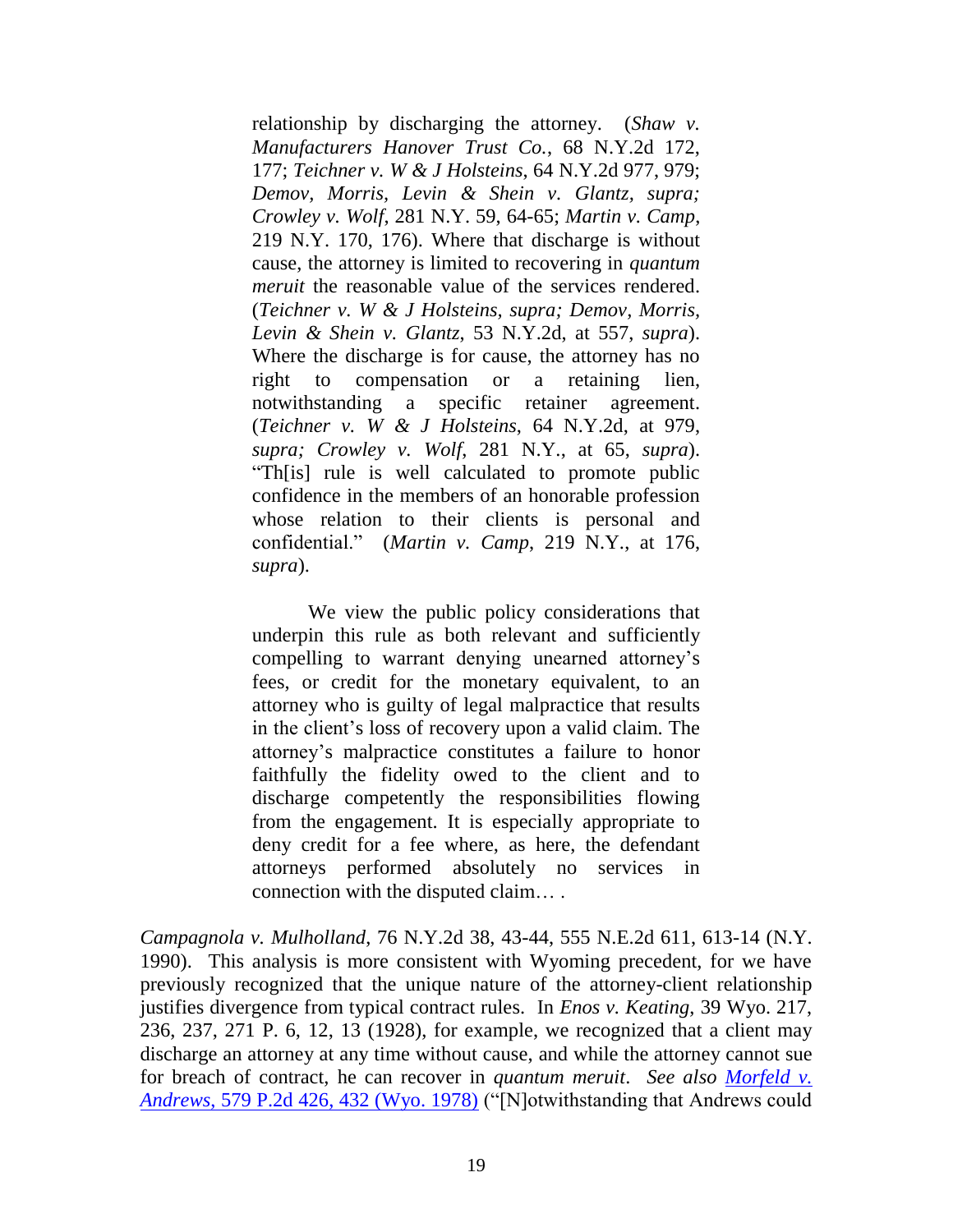not claim under the contingent-fee contract he still has a right to recover upon *quantum meruit*.").

[¶40] In addition to *Moores*, the majority relies upon three other cases from different jurisdictions allowing the deduction. All are problematic. *Childs,* 69 A.D. 160, 74 N.Y.S. 643, was a 1902 New York appellate division decision that has been specifically rejected in two more recent New York appellate decisions. *See Andrews v. Cain*, 62 A.D.2d 612, [613, 406 N.Y.S.2d 168, 169 \(N.Y. App. Div.](http://www.lexis.com/research/xlink?app=00075&view=full&searchtype=get&search=62+A.D.2d+613)  [1978\);](http://www.lexis.com/research/xlink?app=00075&view=full&searchtype=get&search=62+A.D.2d+613) *Campagnola [v. Mulholland, Minion & Roe](http://www.lexis.com/research/xlink?app=00075&view=full&searchtype=get&search=76+N.Y.2d+46)*, 148 A.D.2d 155, 158, 543 [N.Y.S.2d 516, 518 \(N.Y. App. Div. 1989\),](http://www.lexis.com/research/xlink?app=00075&view=full&searchtype=get&search=76+N.Y.2d+46) *aff'd*, 76 N.Y.2d 38, 555 N.E.2d 611 [\(N.Y. 1990\).](http://www.lexis.com/research/xlink?app=00075&view=full&searchtype=get&search=76+N.Y.2d+46) 

[¶41] *Sitton*, 385 F.2d 869, is a 1967 Sixth Circuit decision applying Tennessee law. The *Sitton* court did not directly address the deductibility issue, but only referenced a jury instruction allowing the deduction based upon the terms of the contract. In 1985, the Tennessee Supreme Court directly addressed deductibility of contingent fees in a legal malpractice action, and rejected the deduction:

> In determining whether or not a malpractice award should be reduced by the fee which the attorney would have received had he competently handled the litigation, we are faced with two opposing lines of decision. Those cases allowing the reduction hold, generally, that the client should recover only what he would have received had the original matter been properly handled. Since the client would have had to pay the attorney his fee, that fee is deducted from the malpractice award. *See, e.g.*, *Childs v. Comstock*, 69 App. Div. 160, 74 N.Y.S. 643, 649 (1902); *McGlone v. Lacey*, 288 F. Supp. 662, 665 (D.S.D. 1968). There is some support for this view in Tennessee. *See In re Woods*, 158 Tenn. 383, 13 S.W.2d 800, 803 (1929); *Sitton v. Clements*, 257 F. Supp. 63, 65 (E.D. Tenn. 1966), *aff'd* 385 F.2d 869 (6th Cir. 1967).

> The contrary line of decision, which appears to be the majority view, holds that no credit is due the attorney since he has breached the contract by performing negligently, and since deduction of his fee would not fully compensate the client who has incurred additional legal fees in pursuing the malpractice action. These additional fees are said to cancel out any fees which the plaintiff would have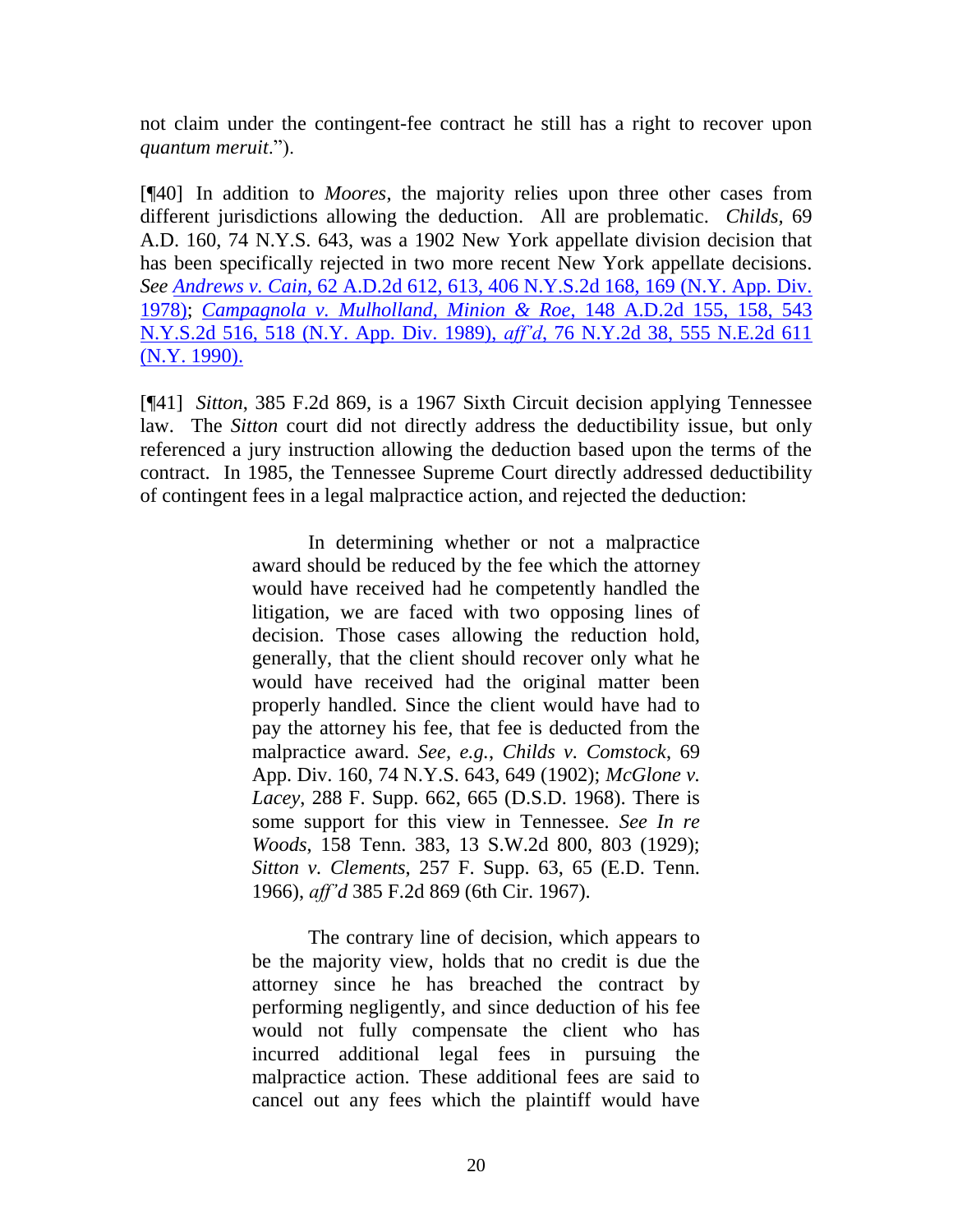owed the attorney had he performed competently. *See, e.g.*, *Christy v. Saliterman*, 288 Minn. 144, 179 N.W.2d 288, 307 (1970); *Andrews v. Cain*, 62 App. Div. 2d 612, 406 N.Y.S. 2d 168, 169 (1978); *Kane, Kane & Kritzer, Inc. v. Altagen*, 107 Cal. App. 3d 36, 43, 165 Cal. Rptr. 534, 538 (1980).

On the facts of this case, we hold that Mr. Duggin should be denied any credit for the legal fees which he originally was to receive. It is the negligent attorney who is at fault for breaching the contract, and the burden of his incompetence should not be placed upon the innocent client. While in an appropriate case the attorney may be entitled to credit for expenses which were incurred on behalf of the client and which ultimately benefitted the client, the record here is silent as to any benefit incurring to the plaintiffs from the actions of Mr. Duggin. To the contrary, the plaintiffs have had to incur additional legal fees to pursue this malpractice action, and they should not be required to assume the burden of twice paying for legal representation. By taking into account the legal fees which plaintiffs have incurred in pursuing this malpractice action we are not, as Mr. Duggin argues, awarding the plaintiffs their attorney fees. The additional fees necessary to pursue this action are in the nature of incidental damages flowing from Mr. Duggin"s breach of the contract. *See Winter v. Brown*, 365 A.2d 381, 386 (D.C. App. 1976).

*Foster v. Duggin*[, 695 S.W.2d 526,](http://www.lexis.com/research/xlink?app=00075&view=full&searchtype=get&search=695+S.W.2d+527) 527 (Tenn. 1985).

 $\overline{a}$ 

[¶42] *McGlone*, 288 F. Supp. 662, is a decision from the federal district court in South Dakota granting summary judgment to the defendant attorney because plaintiff failed to establish the existence of the attorney-client relationship. In dicta, the court recognized deductibility based solely upon *Sitton*. Because *Sitton* has been rejected, *McGlone* retains little persuasive value.

[¶43] Most courts that have considered the issue have denied the deduction under the specific facts presented, but leave open the possibility that the deduction should be allowed on a *quantum meruit* basis.<sup>10</sup> As indicated previously, *Moores* 

<sup>10</sup> The exception appears to be *Carbone v. Tierney*, 864 A.2d 308, 319-20 (N.H. 2004), where the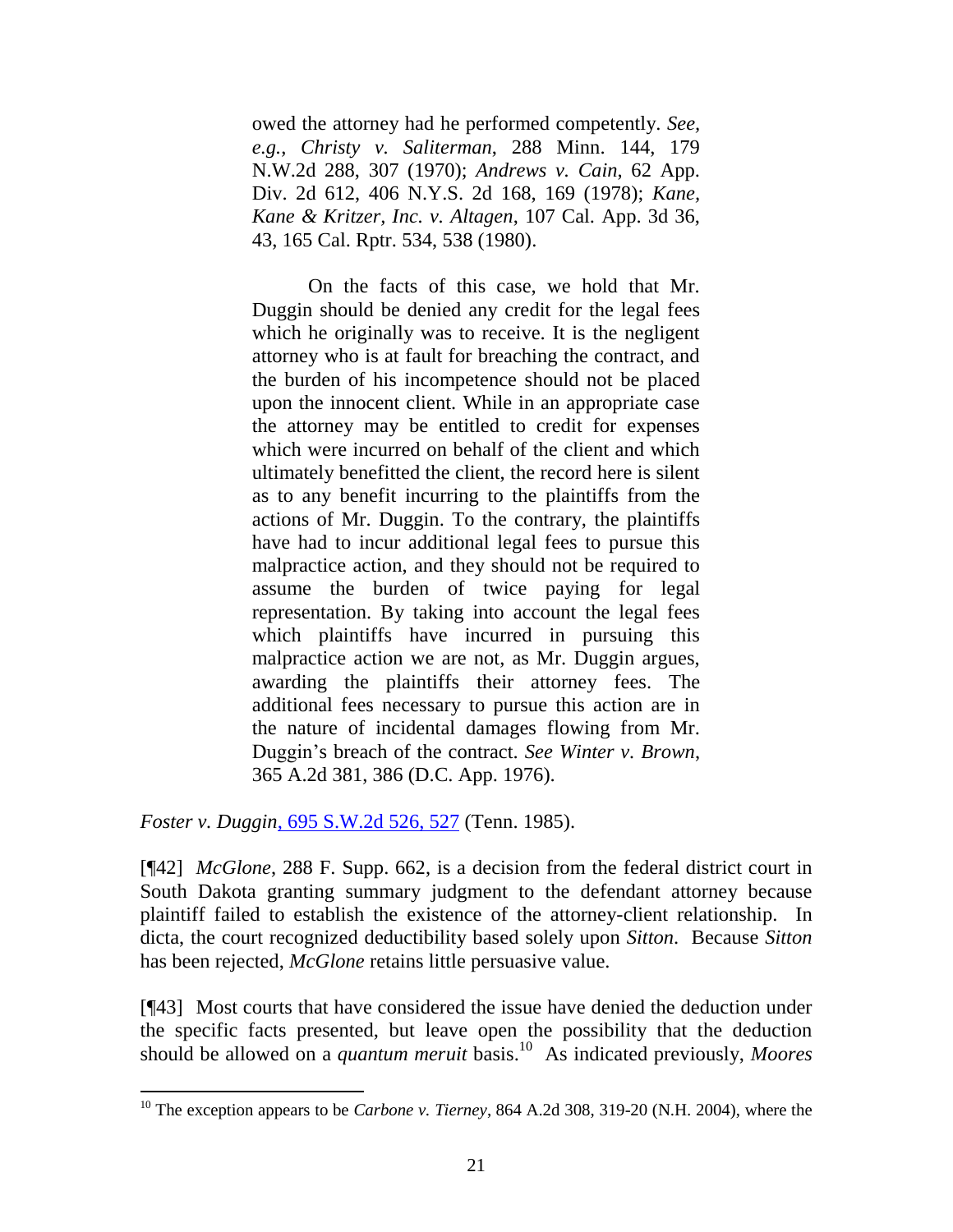is, in essence a *quantum meruit* case. The \$90,000 settlement offer was directly attributable to the efforts of the attorney. The deduction was allowed in the full amount of the 1/3 fee percentage specified in the agreement because the attorney had earned the fee. The sole justification provided by the majority for rejecting a *quantum meruit* approach to determine an appropriate deduction is that it would be "complicated." While complicated factual issues are conceivable, no factual complications exist in many cases. The *Moores* court had no difficulty allowing the deduction because it had been earned. Where the attorney has not performed any work that has benefited the client, such as missing a statute of limitations deadline, the courts do not have any difficulty rejecting the deduction. The mere possibility of complicated factual scenarios in some cases provides no justification for allowing the deduction in its entirety in all cases.

[¶44] While as a general rule courts do not allow the deduction, most allow for the possibility that, in the appropriate case, a deduction is warranted. As one court explained:

> In *Foster v. Duggin* (1985), Tenn., 695 S.W.2d 526, the court denied a deduction for attorney's fees where the defendant attorney had failed to file the plaintiffs" claim prior to expiration of the statute of limitations. However, the court limited its holding to "the facts of this case." *Id.* at 527. The court ruled that while in an appropriate case the attorney may be entitled to credit for fees incurred on behalf of the client and which ultimately benefited the client, the record in that case was silent as to any benefit incurring to the plaintiffs from the actions of the attorney. *Id.*

> Also, in *Strauss v. Fost* (1986), N.J.Super.A.D., 213 N.J. Super. 239, 517 A.2d 143, the court declined to establish a "hard and fast rule" that in no case can a negligent attorney be entitled to any portion of his legal fees. *Id.* at 145. "We can envision cases where on a *quantum meruit* basis the efforts of a defendant attorney may have so benefited a plaintiff or other circumstances exist that it would be unfair to deny all or part of the offset." *Id.* The court thus set forth a general rule that a negligent attorney is precluded from

New Hampshire Supreme Court specifically rejected the *quantum meruit* approach in favor of a rule of law that would not allow the contingent fee deduction in any legal malpractice case regardless of the work performed by the attorney or the benefit received by the client.